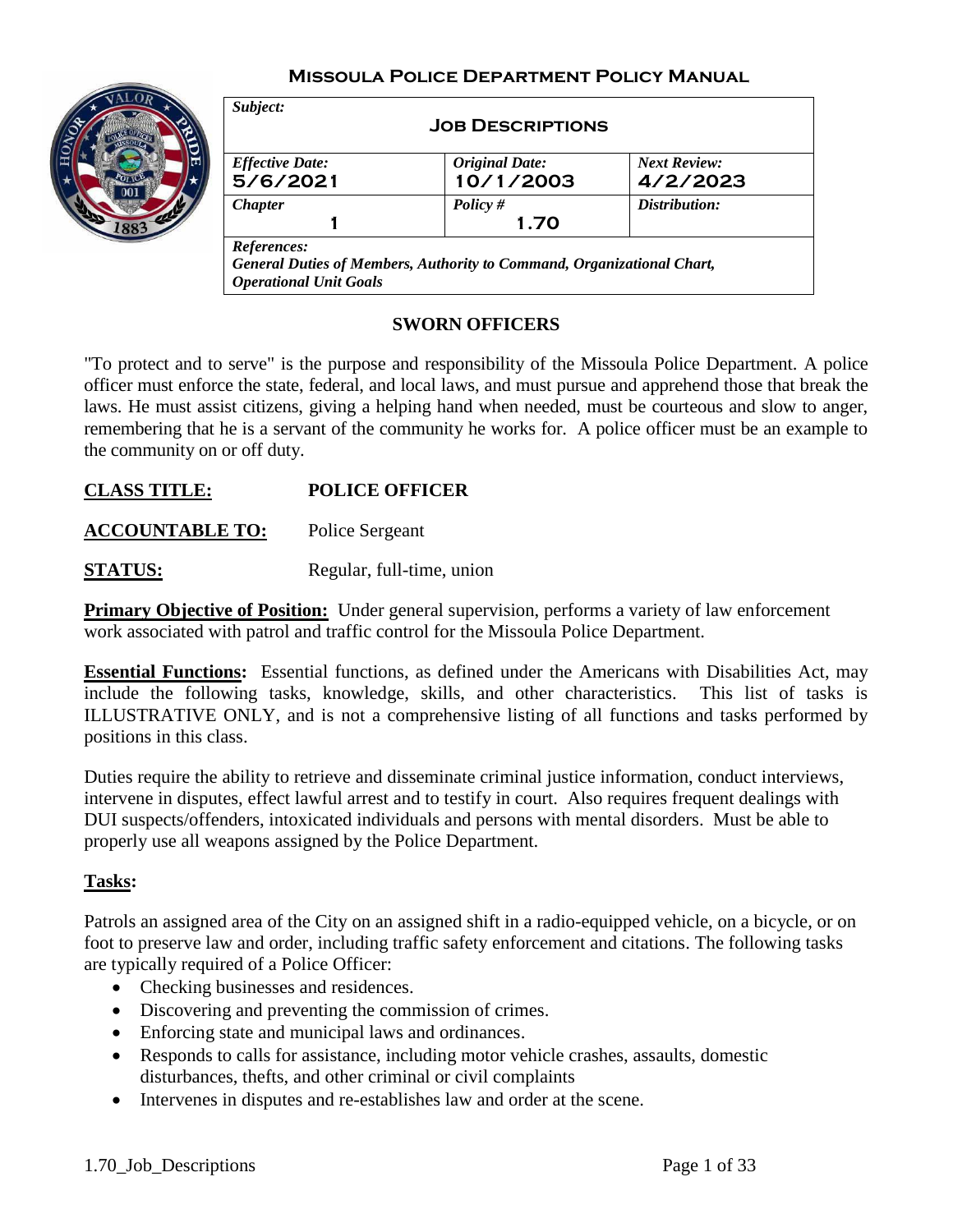- Frequently deals with DUI suspects/offenders, other intoxicated persons, and person with mental disorders and takes appropriate action.
- Identify items of evidence as well as properly collect and preserve noted items.
- Photograph any items needed during the course of the investigation.
- Identifies witnesses, conducts preliminary investigations.
- Cooperate with other members of both the patrol and detective divisions to effectively and collectively investigate criminal activity.
- Apprehends suspects, makes arrests, issues citations
- Arrests persons with outstanding arrest warrants.
- Assure efforts to apprehend offenders are fully explored
- Ensures that arrested persons are processed into jail in accordance with state and federal guidelines and Police Department standards.
- Prepares documentation of activities performed and information gathered.
- Shall follow up all complaints and cases assigned to them. They shall interview complainants and victims as soon as reasonably possible and obtain all available pertinent information.
- Coordinates with prosecutors and court staff to issue warrants and subpoenas, conduct pretrial research and dispositions, and prepare testimony.
- Responds to questions and requests from citizens; assists in making presentations.

This list does not include all of the duties that may be required of a police officer. Some positions serve as Bailiff, School Safety Officer, Special Team members, School Resource officers, Crime Prevention Officers, Motorcycle Officers, Field Training Officers, Firearms Instructors, and in other training/instructor positions; performs other duties as assigned.

## **Knowledge, Skills, and Other Characteristics:**

- Knowledge of the Montana Code Annotated and the Missoula Municipal Code pertaining to police activities and public safety.
- Knowledge of federal, state, county, and City of Missoula laws and ordinances to be enforced.
- Knowledge of the policies, goals, and procedures of the Missoula Police Department.
- Knowledge of the principles and practices of employee supervision and training.
- Knowledge of law enforcement principles, methods, techniques, and practices including investigation, intelligence, surveillance, court procedures, community relations, identification, patrol, special weapons and tactics, traffic control, report preparation, custody of persons and property, and crime prevention.
- Knowledge of equipment used in law enforcement, including weaponry, communications, personal computers, and automotive equipment.
- Knowledge of the street names and locations in the City of Missoula and surrounding area.
- Skill in performing the day-to-day operations of a police officer.
- Skill in understanding and interpreting complex statutes, ordinances, regulations, standards, and guidelines.
- Skill in communicating, in person, in writing, and on two-way radio.
- Skill in preparing reports documenting the facts and actions regarding criminal and civil law enforcement incidents.
- Skill in conducting investigations of criminal activities.
- Skill in establishing and maintaining effective working relationships with City employees, other law enforcement agencies, criminal justice system staff, the business community, and citizens.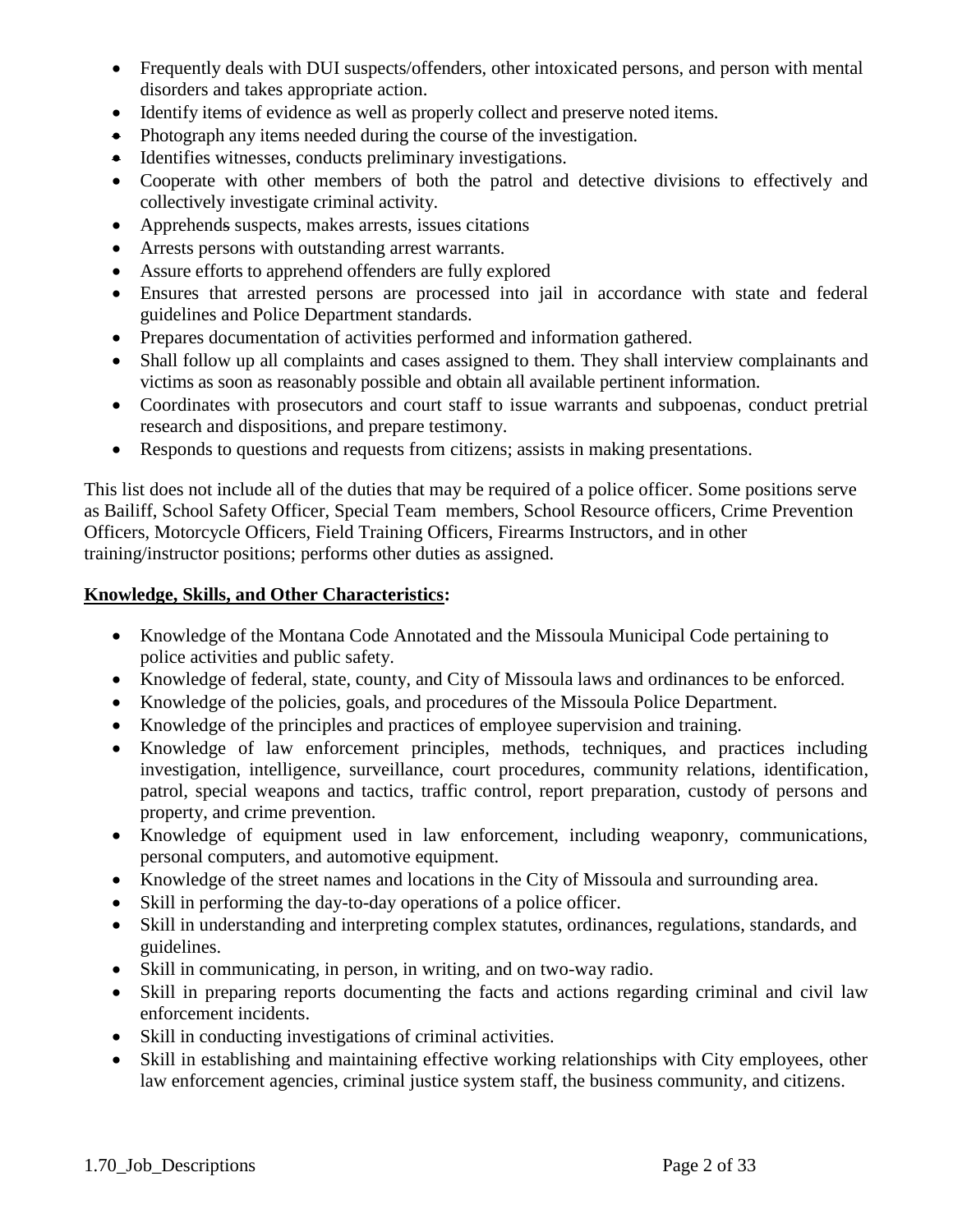## **Qualifications:**

- At least 18 years of age
- High School diploma or GED
- Valid Montana Drivers License
- (May require valid motorcycle endorsement)

# **CLASS TITLE: MOTOR OFFICER**

#### **ACCOUNTABLE TO:** Traffic Unit Sergeant

**Primary Objectives of Position:** Under supervision of the Traffic Unit Sergeant, provide services directed toward enforcement of traffic law, and assist with traffic control during special events and requests of the Missoula Police Department.

- Motor Officers will work hours and areas as assigned by the Traffic Unit Sergeant.
- When no other units are available, Motor Officers will be assigned to take calls and/or back-up other units.
- This position will be highly-visible to the public on the department motorcycle. The primary function is to stop traffic violations and issue them citations based on those violations. Traffic officers will also speak to various organizations on the education of traffic safety and crash prevention.
- Motor Officers will be assigned one motorcycle and no other person shall be permitted to operate that particular motorcycle unless authorized by the Traffic Unit Sergeant, Uniform Patrol Captain, Assistant Chief or Chief of Police.
- Each Motor Officer's assigned motorcycle will be kept in an appropriate storage area at the Motor Officer's home. If a Motor Officer is out of town for any extended period of time, the Traffic Unit Sergeant will make arrangements for storage elsewhere.
- Motor Officers riding their motorcycles off duty (such as to maintenance or for check-out ride) will wear clothing enabling citizens to identify them as police officers and carry their assigned duty firearm; however, a full uniform is not necessary.
- The motorcycle officer position requires safe operation of a motorcycle and daily inspections of equipment. It is also necessary to participate in yearly recertification of their motorcycle skills.
- All traffic officers riding motorcycles will also need a Montana State motorcycle endorsement on their driver's license.
- Motor Officers will use their discretion when deciding whether or not to operate their motorcycle due to inclement weather. However, the applicable Commander and/or Uniform Patrol Captain will make final determination if the motorcycle or a patrol unit will be driven.
- Will work other assignments as needed due to demands on the department.
- Each Motor Officer will:
	- o Properly gas, care for, and maintain the motorcycle;
	- o Keep motorcycle clean, polished, and in good operating order;
	- o When purchasing parts and supplies, use the standard requisition book procedure.
	- o Wear all required safety equipment while riding assigned motor unit including; helmet, gloves, glasses, boots, and duty vest.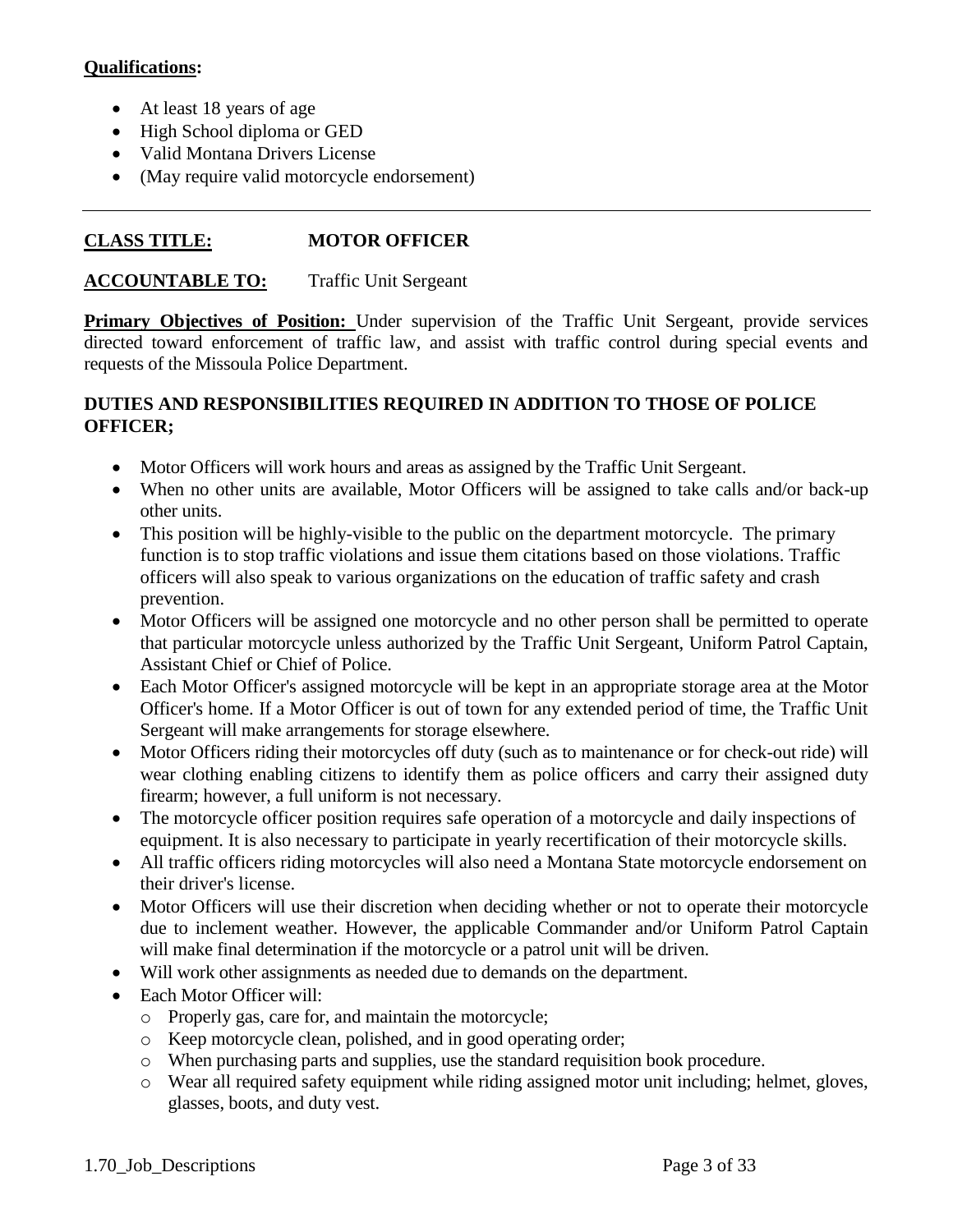- o Report any crashes, to include the motorcycle tipping over or being "laid down."
	- o A Motor Officer does not need to report the motorcycle being tipped over or "laid down" during a certification course.
- o Report any damage to the motorcycle whether caused by a crash or any other means.

## **CLASS TITLE: DUI OFFICER**

#### **ACCOUNTABLE TO:** Traffic Unit Sergeant

**Primary Objectives of Position:** Under supervision of the Traffic Unit Sergeant, direct focus and patrol to the detection and apprehension of drivers who are under the influence of alcohol, and/or drugs.

## **DUTIES AND RESPONSIBILITIES REQUIRED IN ADDITION TO THOSE OF POLICE OFFICER;**

- DUI Officers will work flexible shifts and in areas as assigned by the Traffic Unit Sergeant or in his absence the shift supervisor.
- The DUI Officer will work hours that tend to parallel the times that most DUI offenders are historically located within this jurisdiction.
- The primary function of this position is to locate DUI drivers through aggressive enforcement of traffic violations and through investigation of these contacts.
- DUI Officers will not normally be assigned to respond to calls for service.
- Other duties, or assignments, may be assigned by shift supervisors if deemed necessary.
- The DUI Officer will work varying shifts as determined by the staff.

## **CLASS TITLE: TRAFFIC OFFICER**

#### **ACCOUNTABLE TO:** Traffic Unit Sergeant

**Primary Objectives of Position:** Under supervision of the Traffic Unit Sergeant, provide services directed toward enforcement of traffic law, and assist with traffic control during special events and requests of the Missoula Police Department.

- Under the direction of the Traffic Sergeant, routinely patrol within the city limits, promoting traffic safety of all pedestrian, bicyclists and motor vehicle operators.
- Traffic officers' primary function will be to locate and contact traffic violators and issue appropriate citations based on those violations.
- This position will provide guidance and traffic direction for local functions including parades, marches and other events deemed necessary by the Traffic Unit Sergeant.
- Other duties may be assigned by shift supervisors when deemed necessary.
- Responds to crashes and investigates the crash or assists at the scene as directed by a supervisor.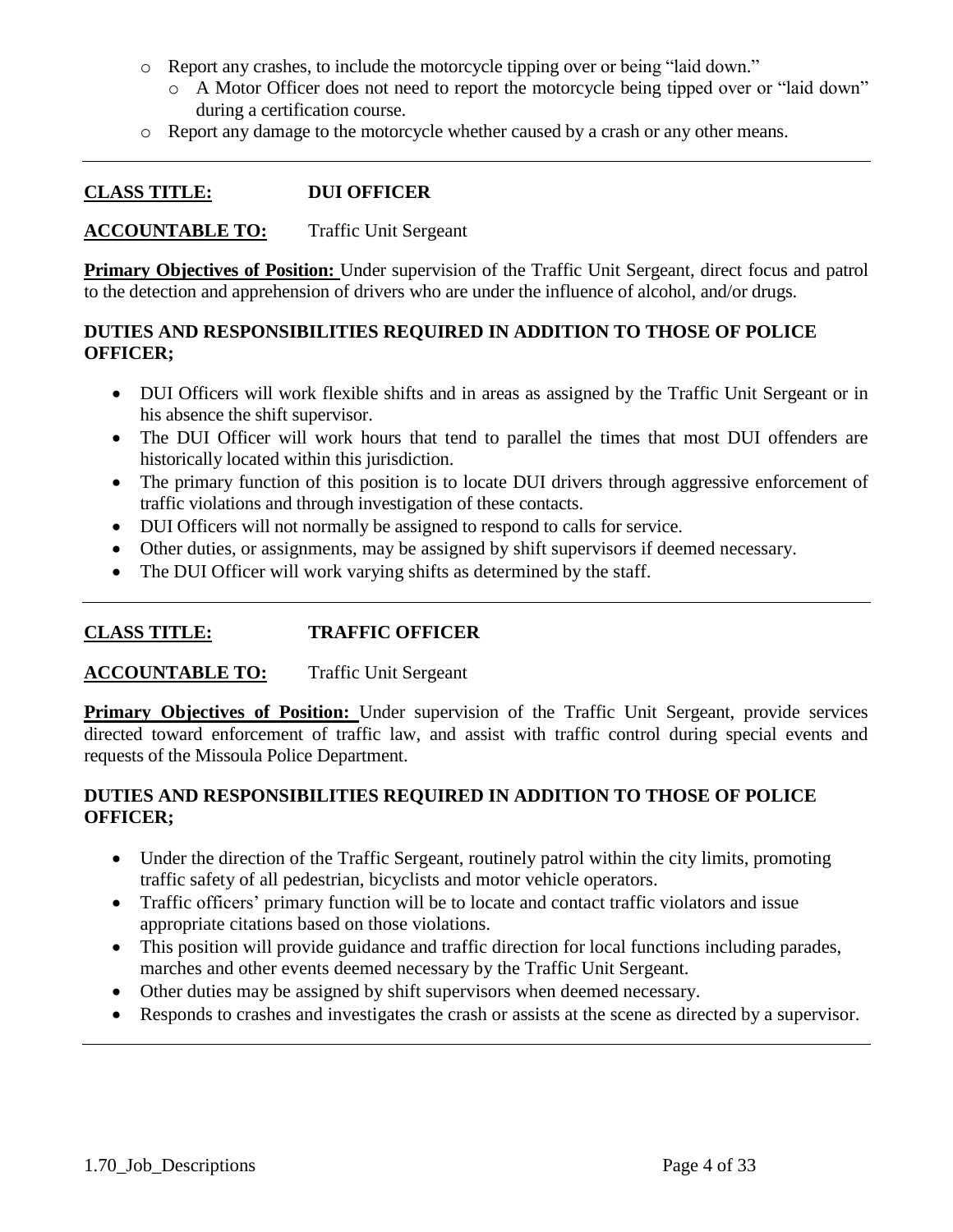### **CLASS TITLE: SCHOOL RESOURCE OFFICER**

## **ACCOUNTABLE TO:** Quality of Life Sergeant

**Primary Objectives of Position:** Enforce applicable law within the assigned area high schools. Interact with students, school administrators, and faculty through law enforcement related education.

## **DUTIES AND RESPONSIBILITIES REQUIRED IN ADDITION TO THOSE OF POLICE OFFICER;**

- Interact with school administrators and faculty in the development of the SRO program.
- Prepare instructional materials, lesson plans, student notebooks, teachers' guides, visual aids and handouts.
- Maintain accurate records of all activities as directed by supervisor.
- Address crime and disorder, gangs and drug activities occurring in and around schools.
- Develop and expand crime prevention efforts for students.
- Educate school-aged children through law-related education.
- Develop or expand community justice initiatives for students.
- Train students, teachers, parents and community members of the crime-related matters to build crime awareness.
- Identify problem areas in and around the school campus and recommend physical changes that may reduce crime.
- Assist in developing school safety and emergency management plan.
- Assist in developing school policies addressing crime and recommending procedural changes.
- Shall dress in patrol uniform, but civilian clothes per division requirements may be directed by supervisor.
- Shall work assigned patrol shifts, when school is not in session, as directed by a supervisor.

## **CLASS TITLE: COMMUNITY RESOURCE OFFICER**

## **ACCOUNTABLE TO:** Quality of life Sergeant

**Primary Objectives of Position:** Enforce applicable laws in the assigned area grade and middle schools and the surrounding neighborhoods. In addition will interact with school administrators and faculty and provide opportunities for positive interaction with students.

- Will work such hours, perform such duties, and submit such reports as may be required of them by orders of the supervisors and by rules and orders of the department.
- Shall conduct criminal investigations at the grade and middle school levels as they are reported by school administrators, teachers, parents and students.
- Shall dress in patrol uniform, but civilian clothes per division requirements may be directed by supervisor.
- Maintain an active, in person relationship with the administrators of the grade schools, middle schools, Youth Court, and Juvenile Probation Officers.
- Shall work assigned patrol shifts, when school is not in session, as directed by a supervisor.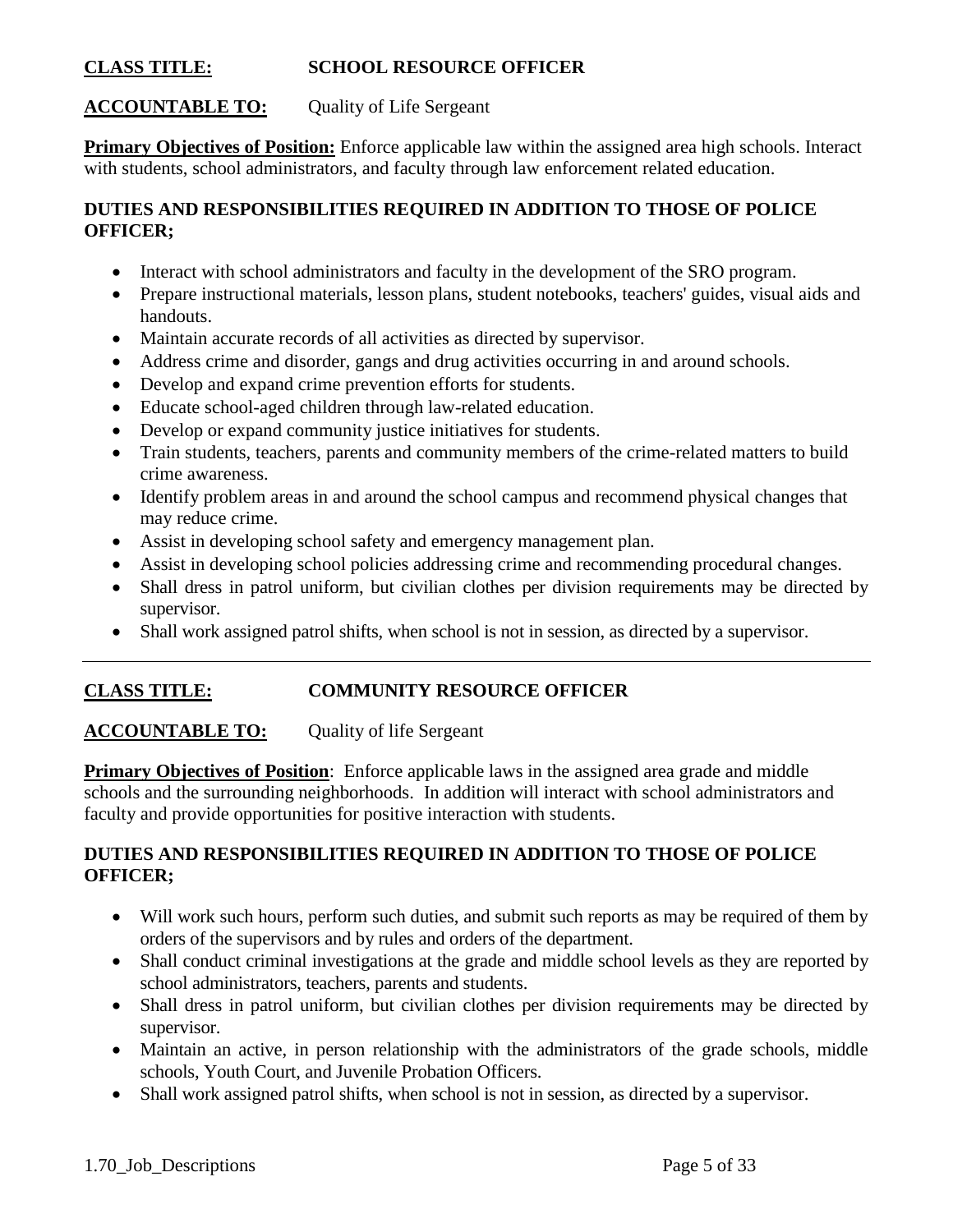# **CLASS TITLE: STREET CRIMES OFFICER**

## **ACCOUNTABLE TO:** Street Crimes / K-9 Unit Sergeant

**Primary Objectives of Position:** Add to the available resources of the department in aggressive enforcement of criminal laws with a goal to reduce violent crime, pattern offenses and drug activity.

## **DUTIES AND RESPONSIBILITIES REQUIRED IN ADDITION TO THOSE OF POLICE OFFICER;**

- Works a flexible schedule, as needed, in order to meet the objectives of the Unit.
- Establish sources of intelligence and information, and disseminates it appropriately.
- Participates in offender based investigations.
- Assists in the assessment of current crime problems to determine those crimes which, because of their nature, frequency or location, require special enforcement tactics to combat.
- Assists in the development and implementation of special enforcement strategies to combat particular crime problems and recognizes the conditions which make it easier for the crimes studied to exist.
- Conducts surveillance as necessary to observe violations or to aid in the apprehension of criminals.
- Assists other units in the apprehension of wanted subjects, the execution of search warrants and sting operations.
- Assists in maintaining files on career criminals, known offenders and recently paroled individuals by tracking and analyzing their involvement with crime and the criminal element in the community.
- Participates in targeting and enforcing laws against criminal offenses committed by gangs and gang members.
- Actively participates in problem solving and setting objectives for the Street Crimes Unit.
- Maintains good working relationships and communication with other units and divisions of the department, other law enforcement agencies, City and County Attorney's Offices, State Probation& Parole in order to better meet the goals of the Unit.

#### **CLASS TITLE: K-9 OFFICER**

#### **ACCOUNTABLE TO:** Street Crimes / K-9 Unit Sergeant

**Primary Objectives of Position:** Work with police K-9 to assist the officers of the Missoula Police Department and other law enforcement agencies in tracking/locating property, evidence, and people by using K-9's heightened senses and abilities.

- Works a flexible schedule, as needed, in order to meet the objectives of the Unit.
- Ensure the proper feeding, medical care, and shelter is provided for the K-9, which will be at the officer's residence.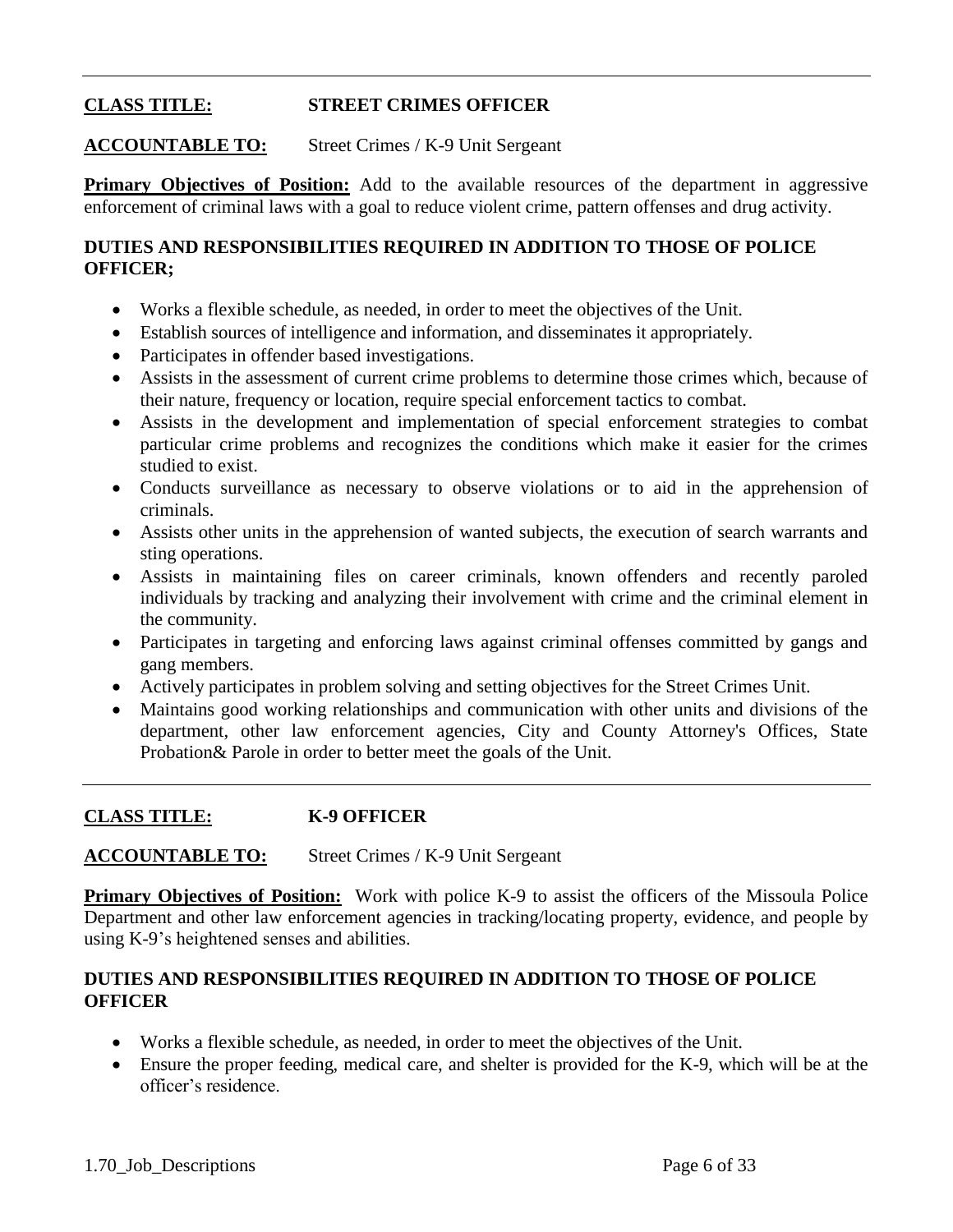- In the event the K-9 Officer is not available to provide these requirements, the K-9 Officer is responsible for securing suitable alternatives.
- Maintain separate logs of training, application, patrol, and narcotics detection.
- Maintain a separate file for K-9 application resulting in a K-9 contact.
- Assists other units in the apprehension of wanted subjects, and the execution of search warrants.
- Actively participates in problem solving and setting objectives for the K-9 Unit.
- Responsible to ensure the proper maintenance and care of the assigned K-9 vehicle.
- Actively participates in K-9 demonstrations as determined by the K-9 supervisor.
- Participate in weekly, ongoing, in-service training.
- Maintain and acquire specialized equipment as needed.
- Ensure proper custody, record keeping, and disposition of drug training aids.
- Maintain a working knowledge of current case law related to K-9 applications.

## **CLASS TITLE: CRIME PREVENTION OFFICER**

**ACCOUNTABLE TO:** FTO/Special Projects Sergeant

**Primary Objectives of Position:** Coordinate community requests for Crime Prevention presentations, assist with security surveys and topics, and sit on various community boards related to Crime Prevention goals, periodically assist patrol when assigned to do so.

- Act as the designated coordinator for the Crimestoppers and Neighborhood Watch programs.
- Act on or distribute information received on the Crime Stoppers Tip line.
- May be an active member of the Crimestopper Board of Directors.
- Attend Neighborhood Watch Block Captain's meetings and the initial meetings of new programs as needed.
- Assists the neighborhoods in forming their own Neighborhood Watch programs and provides security check surveys to help members better prevent their homes from being burglarized.
- Responsible for handling the majority of the community relations activities related to crime prevention for youth and adults of all ages.
- Provides education to the public concerning current crime trends.
- Review CPTED surveys for Missoula City residents and businesses. Coordinates Graffiti Task Force.
- Coordinates with the Crime Analysis Officer to provide crime trend information to all divisions of the Missoula Police Department, devise plans for an effective response to ongoing criminal activities and other crime prevention activities.
- Coordinates with the PIO Sergeant to create and post crime prevention information on the Missoula Police Department's online media accounts.
- Assist the Uniform Patrol Division with CFS response as directed by a supervisor.
- Be available for a varied schedule as needed to assist the Uniform Patrol Division.
- Attend meetings after normal business hours as needed.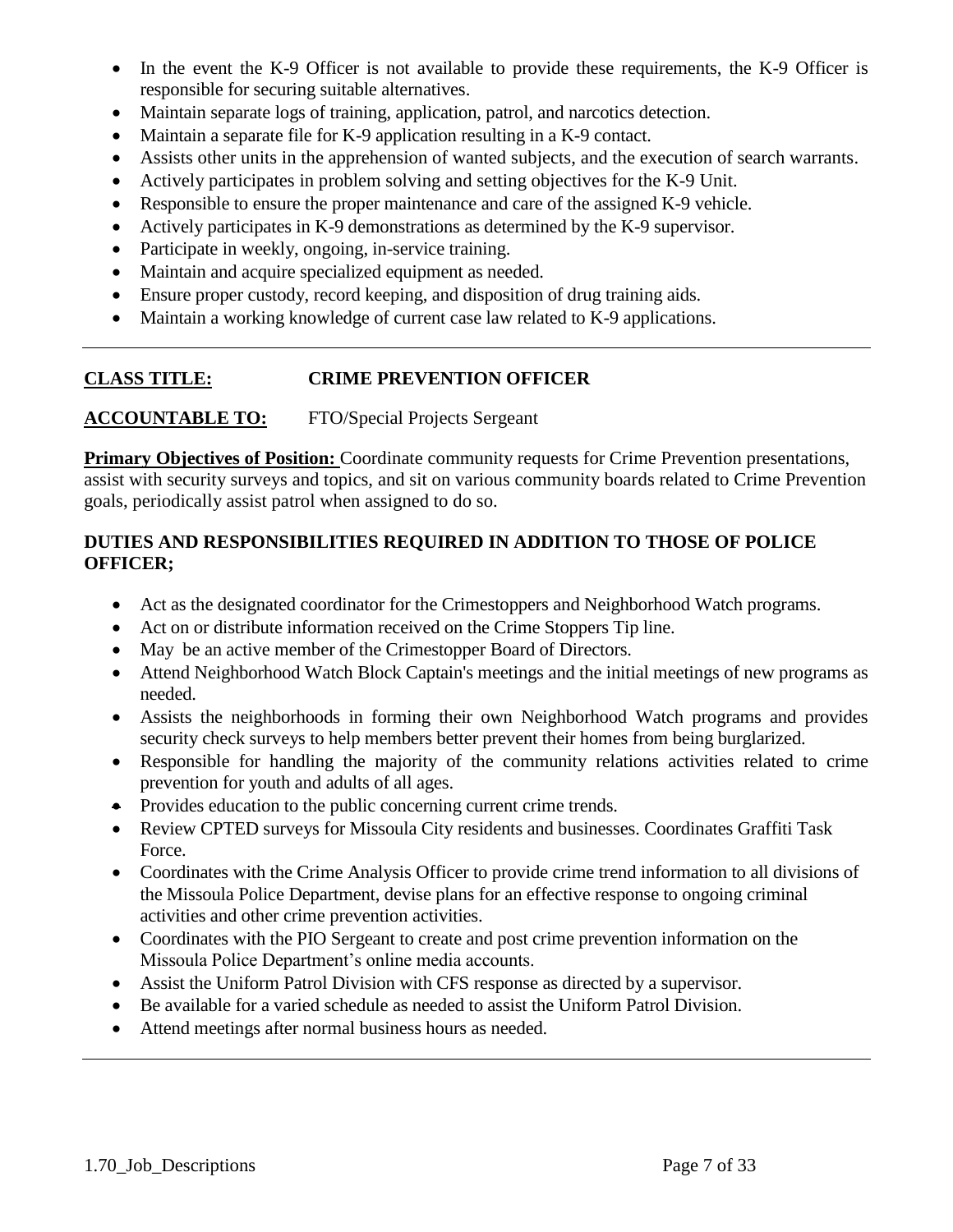### **CLASS TITLE: FIELD TRAINING OFFICER**

## **ACCOUNTABLE TO:** Field Training Unit Sergeant

**Primary Objectives of Position:** Provide training and direct supervision of trainee officers. Observe and document performance of trainee officers for the duration of the Field Training and Evaluation Program, and make recommendations for advancement or remediation of the trainee officer.

## **DUTIES AND RESPONSIBILITIES REQUIRED IN ADDITION TO THOSE OF POLICE OFFICER;**

- Directly supervise the day to day function of trainee officers assigned to them.
- Provide daily, one on one, training to new officers in various law enforcement functions using the department approved task list, including but not limited to;
	- o Missoula Police policy and procedure
	- o Traffic Enforcement
	- o Handling Criminal complaints
	- o Contact with victims and witnesses
	- o Customer Service
	- o Quality of Life
	- o Etc
- Document trainee performance each shift and complete a Daily Observation Report.
- Evaluate trainee performance based on Standardized Evaluation Guidelines.
- Completed bi-weekly and end of training phase reports on trainee performance.
- Attend monthly meeting to discuss ongoing training and trainee performance.
- Make recommendations for advancement or for remedial training of trainees they have been assigned.
- Provide assistance and leadership to probationary officers

#### **CLASS TITLE: TRAINING COORDINATOR**

#### **ACCOUNTABLE TO:** Office of Professional Standards Lieutenant

**Primary Objectives of Position:** Develops and coordinates a comprehensive training program for the Missoula Police Department to ensure the safety of its employees and the public; advance the Police Department's mission, goals and objectives, and; identify opportunities for individual career development.

- Develops, recommends and administers annual department training programs.
- Works in close consultation with the Chief of Police, division commanders, and the leaders of the SWAT, Negotiations, CDU and EOD teams in developing training opportunities that are mandated by any controlling legal authority, the Chief of Police, and both general and specialized training needs identified by the division commanders and special team leaders.
- Researches, develops and maintains an expertise in current professional and legal standards in law enforcement operations.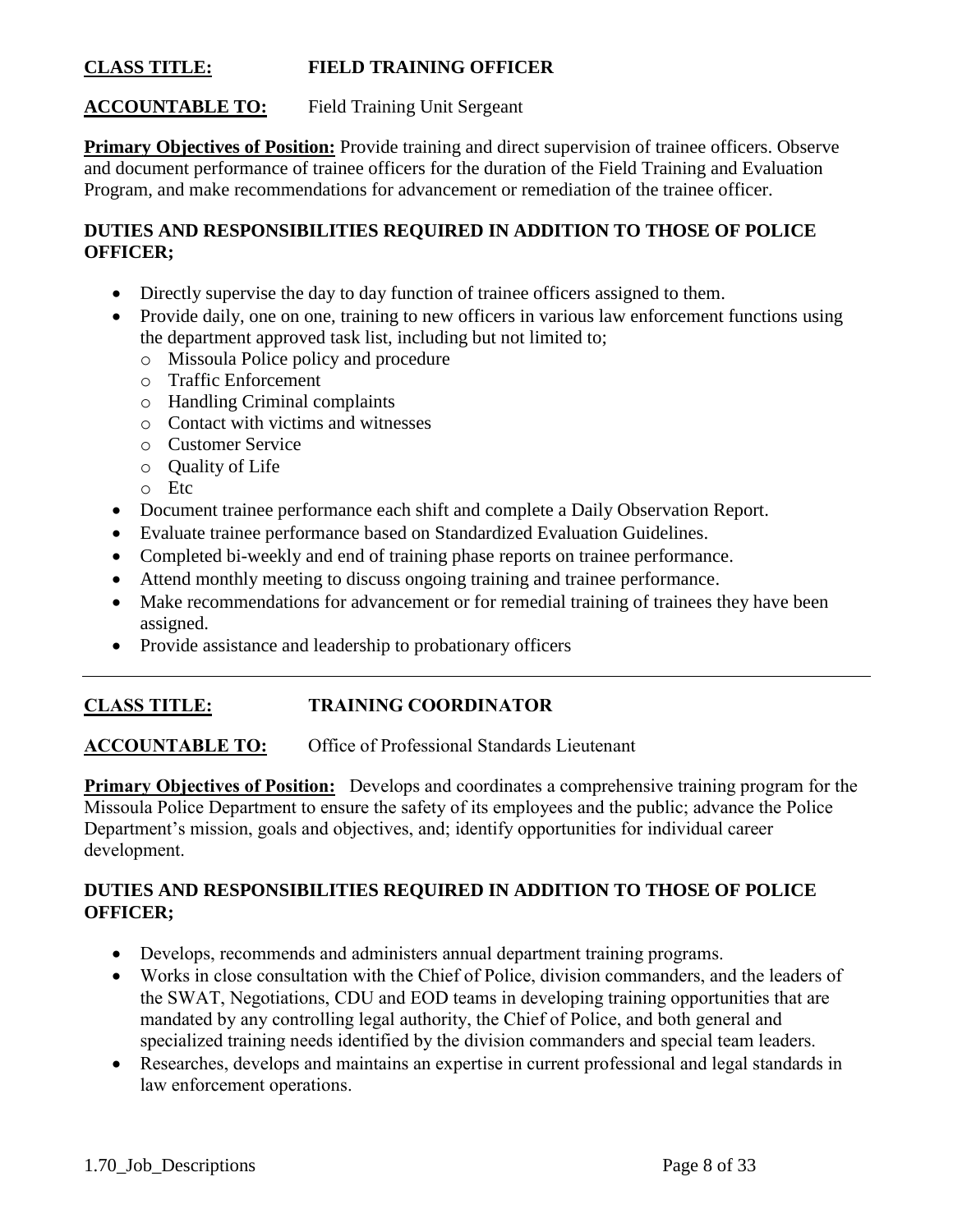- Reviews proposed training to ensure compliance with applicable statutes and case law, and promote the department's mission, goals and objectives.
- Reviews and evaluates new products, training aids, and equipment.
- Orders and maintains the Department's firearms and ammunition inventory, excluding the firearms and ammunition used by SWAT.
- Develops and administers an annual program to maintain officer certifications, qualifications and proficiency in a variety of areas, including, but are not limited to, firearms, cardio-pulmonary resuscitation, emergency vehicle operations, CJIN/NCIC, and operations involving hazardous materials; monitors training and qualification events.
- Assists the Administrative Captain in preparing the Department's annual training and travel budgets.
- Administers travel and training budgets under the direction of the Administrative Captain and the Assistant Chief of Police.
- Serves as the Missoula Police Department's primary point of contact in dealing with all aspects of training, including but not limited to the Montana Law Enforcement Academy, other law enforcement agencies, training vendors or providers, and trainers within the Missoula Police Department.
- Locates and schedules facilities for training.
- Coordinates enrollment, travel, lodging, per diem, and other arrangements for trainees.
- Maintains all training records, and inputs training information into databases.
- Provides reports on training as requested.
- Advises the department on Montana P.O.S.T. standards; coordinates with Montana P.O.S.T. on training records and standards, and acquire P.O.S.T. certification for delivered training whenever appropriate and/or possible.
- Monitors progress of officers toward achieving various P.O.S.T. certificates, and applies for P.O.S.T. certificates on behalf of qualified officers.
- Assists with coordination of departmental recruiting.
- In cooperation with P.O.S.T., department administration, and Human Resources Office, coordinates the Department's pre-employment physical and written tests for prospective applicants.
- Administers the department's application procedures for prospective applicants.
- Screens employment applications for minimum departmental qualifications, and on occasion assists with pre-employment background investigations.
- Conducts orientation for new officers.
- Oversees the maintenance of the Department's firing range and any other training facility permanently allocated to the Department.
- Provides court testimony regarding all facets of the Department's training program.
- Performs other duties as assigned.

## **CLASS TITLE: MISDEMEANOR INVESTIGATOR/DOWNTOWN OFFICER**

## **ACCOUNTABLE TO:** FTO/Special Projects Sergeant

**Primary objectives of Position:** Under general supervision performs a variety of work associated with investigating Misdemeanor Crimes for the Missoula Police Department. These crimes are limited to misdemeanor investigations where there is a reasonable chance of apprehending the suspect, where there is a need to obtain additional information beyond the preliminary report or where compelling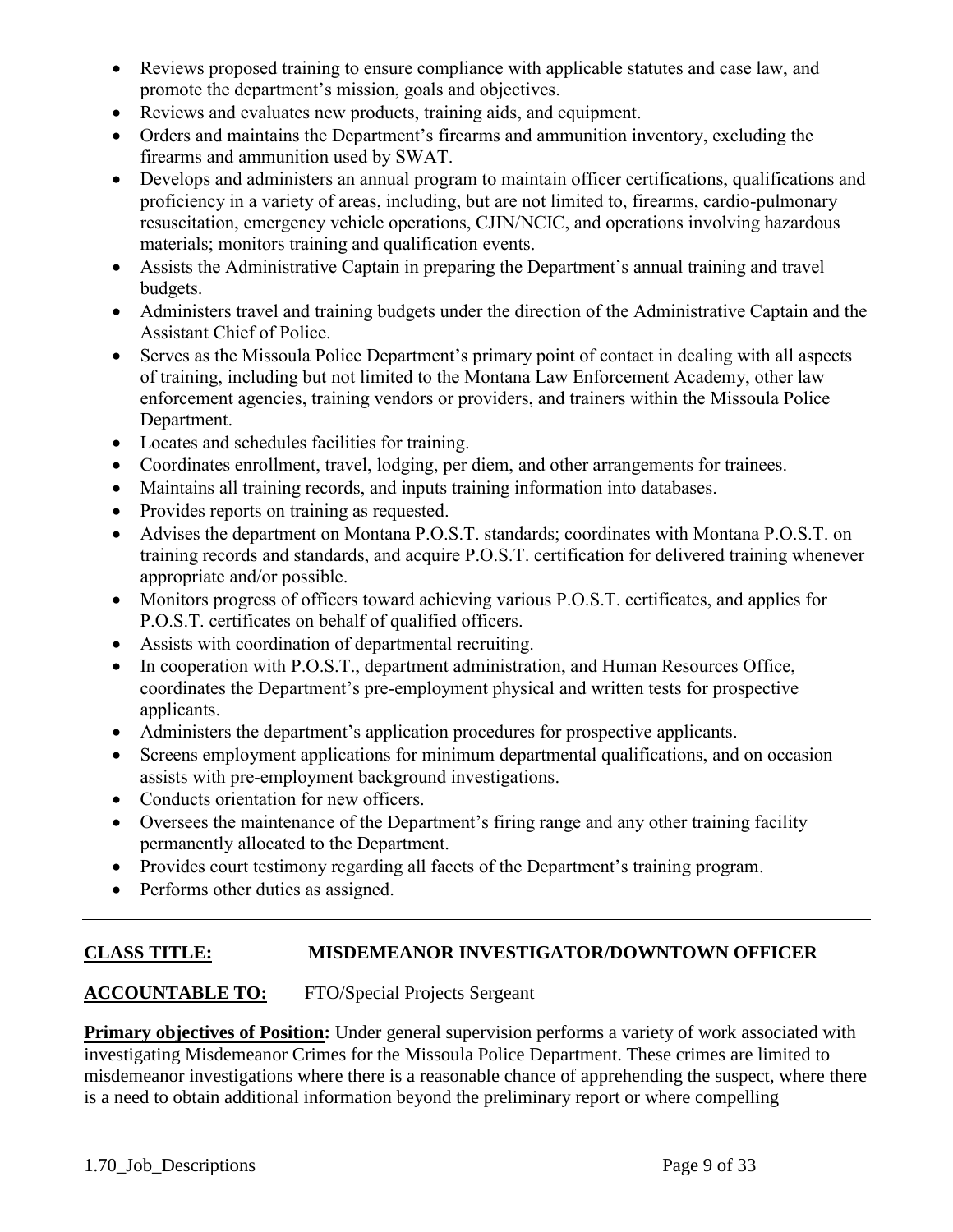circumstances exist. The Misdemeanor Investigator will normally be in uniform unless otherwise directed by the FTO/Special Projects Sergeant. Primary work schedule will be Monday through Thursday or Wednesday through Saturday, variable hours generally between 0600 and 2200 hours.

**Secondary objectives of Position:** Secondary function of this position is to conduct Uniformed Patrols in the downtown district, city parks and trails, on foot, bike, or with a patrol vehicle.

The time frame for secondary objectives will be from April 1<sup>st</sup> through mid-June and again from the middle of August through late October of each year, or as deemed necessary.

## **DUTIES AND RESPONSIBILITIES REQUIRED IN ADDITION TO THOSE OF POLICE OFFICER**

- Enforce criminal law, conduct preliminary and follow-up investigations for misdemeanor crimes.
- Evaluates criminal cases and formulates work plan for investigations.
- Assumes responsibility for the successful resolution of all investigations assigned.
- Initiates criminal investigations through investigative effort and civilian contact.
- Responsible for the dissemination of information relating to crime trends, wanted suspects, and officer safety information to other divisions and agencies.
- Conducts a wide range of interviews, including crime victims and witnesses.
- Coordinates with prosecutors and court staff to issue warrants and subpoenas.
- Develops and maintains effective working relationships with prosecutors, courts, and other agencies.
- Cooperates and interacts with law enforcement and criminal justice employees of other jurisdictions and agencies, including the FBI, State Probation & Parole, family services agencies, and courts.
- Patrol or respond to an assigned area of the city on foot, bike or with a motor vehicle.
- Enforce ordinances and state code related to quality of life issues in the downtown district, city parks and trails.
- Provide crime prevention support by documenting activities performed and information gathered.

\_\_\_\_\_\_\_\_\_\_\_\_\_\_\_\_\_\_\_\_\_\_\_\_\_\_\_\_\_\_\_\_\_\_\_\_\_\_\_\_\_\_\_\_\_\_\_\_\_\_\_\_\_\_\_\_\_\_\_\_\_\_\_\_\_\_\_\_\_\_\_\_\_\_\_\_\_\_\_\_\_

• Performs other patrol duties as assigned.

## **CLASS TITLE: BID OFFICER**

## **ACCOUNTABLE TO:** FTO/Special Projects Sergeant

**Primary Objectives of Position:** Under supervisor of the FTO Sergeant, provide services directed toward enforcement of Municipal Ordinance and State Code in the downtown Business Improvement District. Will work primarily in uniform, unless duties require otherwise or directed by a supervisor.

- Works a flexible schedule, as needed, in order to meet the objectives of this position.
- Establish sources of intelligence and information, and disseminates it appropriately.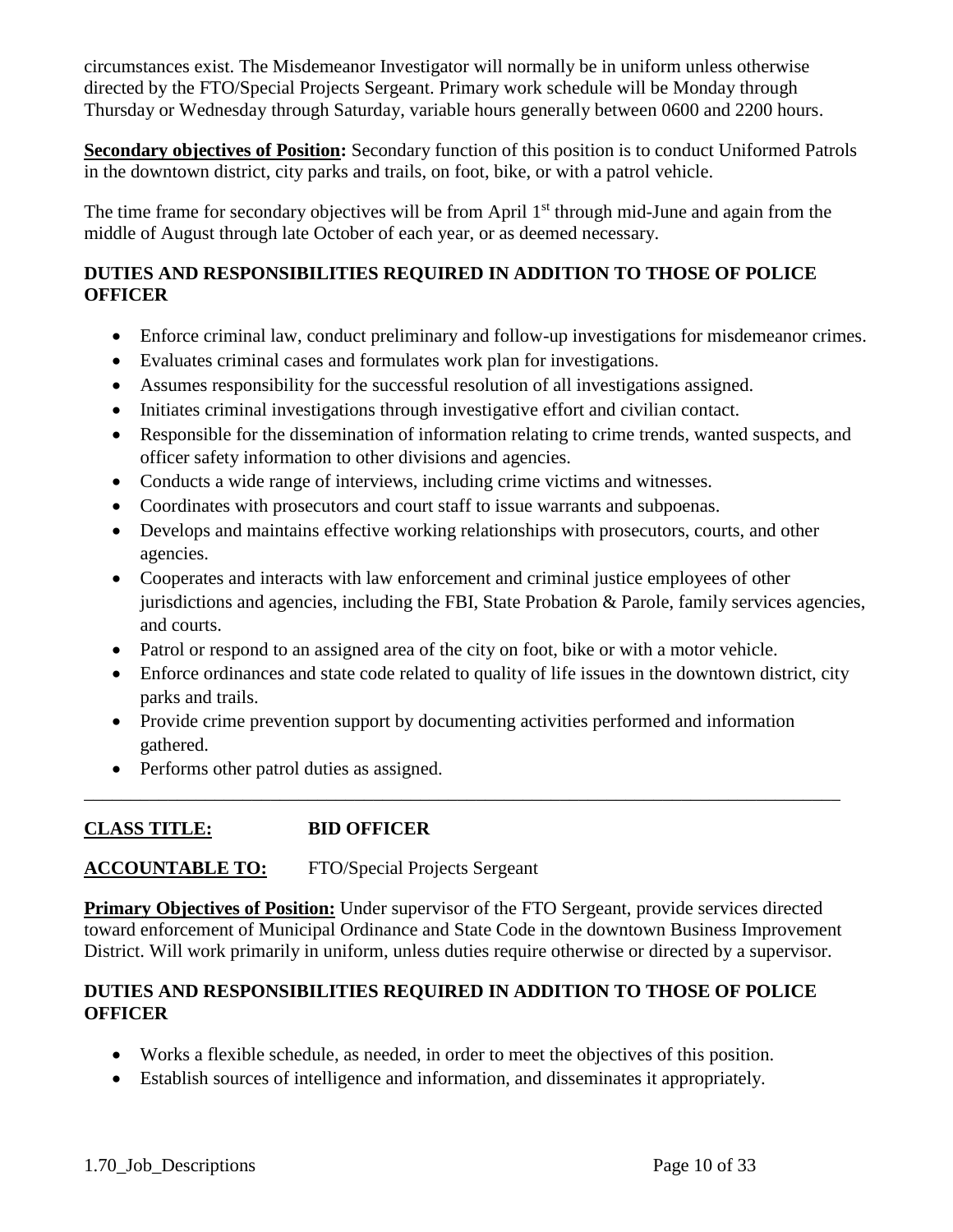- Work with citizens, community members and committees, to assist in identifying and resolving quality of life issues in the Business Improvement District.
- Patrol or respond to calls for service in the Business Improvement District on foot, bike or with a motor vehicle.
- Serves as a contact person for businesses, in the Business Improvement District for issues related to public safety and quality of life issues.
- Develop and expand crime prevention efforts in the Business Improvement District by assessing current crime trends and devising response plans for effectively dealing with ongoing criminal activity.
- Targets and enforces violations of Municipal Ordinance and State Code in the Business Improvement District, Missoula Parks & Trails System.

**\_\_\_\_\_\_\_\_\_\_\_\_\_\_\_\_\_\_\_\_\_\_\_\_\_\_\_\_\_\_\_\_\_\_\_\_\_\_\_\_\_\_\_\_\_\_\_\_\_\_\_\_\_\_\_\_\_\_\_\_\_\_\_\_\_\_\_\_\_\_\_\_\_\_\_\_\_\_\_\_\_\_\_\_\_\_**

 Coordinates with other agencies to ensure a safe and clean environment for Missoula citizens using city parks and trails.

## **CLASS TITLE: Bailiff/Sworn Officer**

## **ACCOUNTABLE TO:** Quality of Life Sergeant

**Primary Objectives of Position:** Under supervision of the Municipal Court Judge performs general bailiff duties for the City of Missoula Municipal Court, with his primary goal to maintain a safe environment in the court.

The Bailiff will follow the orders of the Municipal Court Judge as long as those orders do not conflict with Missoula Police Department Policy, the Missoula Police Protective Association contract, any applicable laws or standard officer safety practices. If there is a clear conflict between the judge's order and any of the above standards the Bailiff will contact a Missoula Police Department supervisor to resolve the problem. If there is a possible conflict, but it is not clearly a conflict, the order will be obeyed and the problem brought to the MPD staff to resolve.

- The Bailiff's primary duty is to maintain a safe environment in the City of Missoula Municipal Courtrooms and offices.
- The normal shift will be 0800 hours to 1600 hours Monday through Friday. The Bailiff should take lunch when the court is not in session but the Bailiff may take a break at a different time if approved by the judge. The Bailiff will be allowed 70 minutes of break time during the day to comply with the MPPA contract. The bailiff may work overtime hours as needed in order to sequester a jury or when needed for TOP hearings or other court related activities.
- The Bailiff will transport the bond box each day as part of his regular duties
- The Bailiff will be present in the courtroom for any trials or court proceedings as requested by the judge. The Bailiff will normally be present during TOP hearings.
- The Bailiff will transport persons to and from the court as ordered by the judge.
- The Bailiff will be responsible to supervise any prisoners in the court.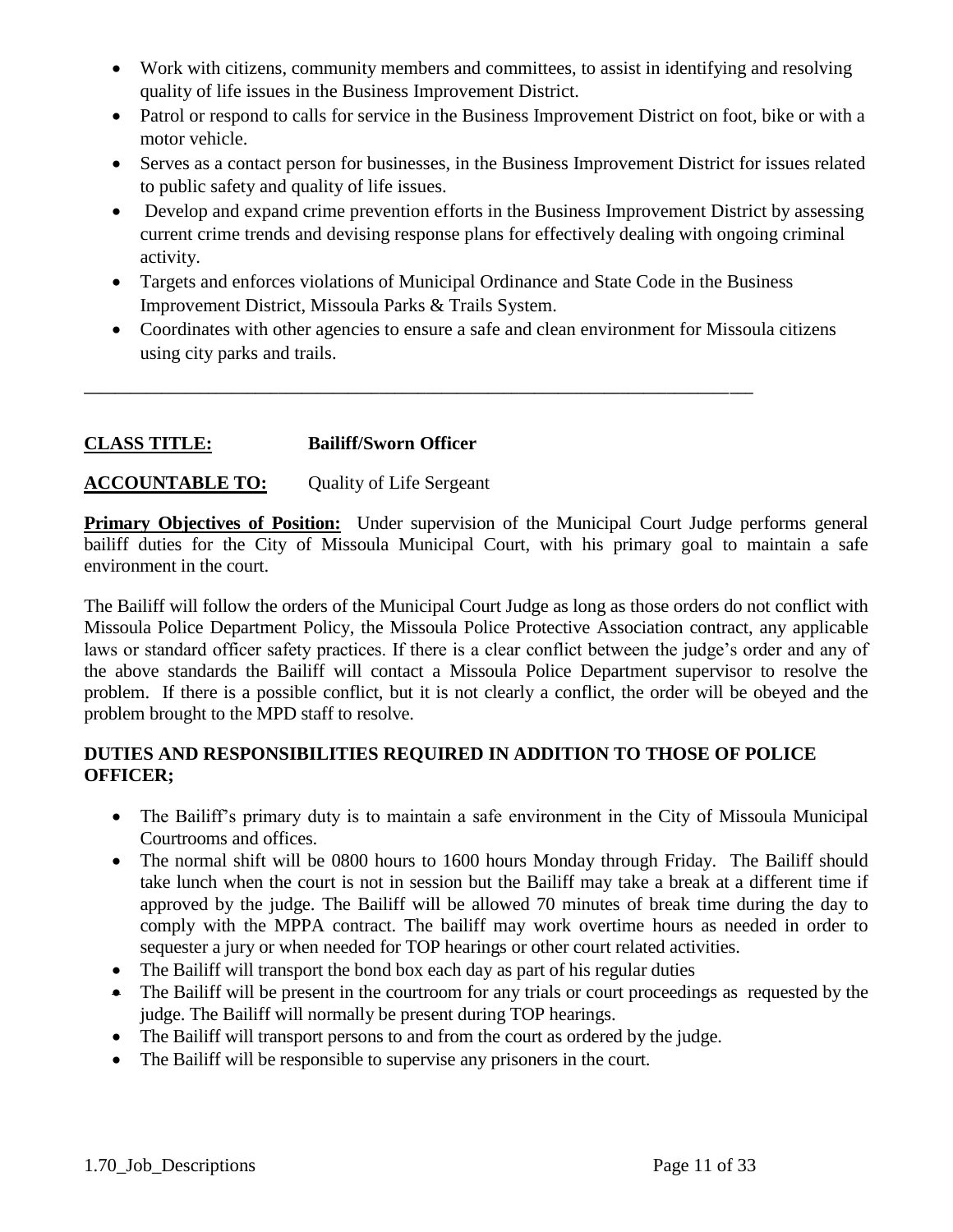- The Bailiff will enforce the law and court rules of behavior within the court as directed by the judge. In the event there is an emergency the Bailiff will act without waiting for an order from the judge.
- The Bailiff will monitor the court for general safety issues and notify the judge of any problems.
- The Bailiff will secure any unauthorized weapons that are brought into the court.
- The Bailiff will supervise jurors and guard the jury when it is sequestered. Guard duty will include being the point of contact for the jury while it is sequestered and any escort of the jury outside the court if required.
- The Bailiff will administer a PBT for alcohol as directed by the judge.
- The Bailiff will take suspects/prisoners to jail for book and release as needed.

**\_\_\_\_\_\_\_\_\_\_\_\_\_\_\_\_\_\_\_\_\_\_\_\_\_\_\_\_\_\_\_\_\_\_\_\_\_\_\_\_\_\_\_\_\_\_\_\_\_\_\_\_\_\_\_\_\_\_\_\_\_\_\_\_\_\_\_\_\_\_\_\_\_\_\_\_\_\_\_\_\_\_\_\_\_\_**

- The Bailiff will assist the court in locating missing citations.
- The Bailiff will assist the court with corrections to citations when appropriate to do so.
- The Bailiff will make minor corrections on citations and other court documents as needed. If the required correction is beyond the authority of the Bailiff to change, he will submit the item to the shift commander for further action.

#### **Recommended Equipment (in addition to regular issue)**

Pepper foam

## **CLASS TITLE: DETECTIVE**

#### **ACCOUNTABLE TO:** Detective Sergeant

**Primary Objectives of Position:** Under general supervision, performs a variety of work associated with investigating crimes for the Missoula Police Department.

- Evaluates criminal or civil cases and formulates work plan for investigation.
- Assumes responsibility for the successful resolution of all investigation assigned.
- Manages major criminal investigation through planning, directing personnel, and assigning tasks.
- Initiates criminal investigations through investigative effort, confidential informants and civilian contact.
- Responsible for the dissemination of information relating to crime trends, wanted suspects, and officer safety information to other divisions and agencies.
- Conducts a wide range of interviews, including crime victims, witnesses, suspects, and technical experts.
- Conducts surveillance operations and gathers intelligence, may work under cover.
- Prepares documentation of activities and information.
- Coordinates with prosecutors and court staff to issue warrants and subpoenas.
- Conduct pretrial research and dispositions, and prepares testimony.
- Develops and maintains effective working relationships with prosecutors, courts, and other agencies.
- Coordinates and supervises the identification, collection, processing, and custody of property and evidence at a crime scene.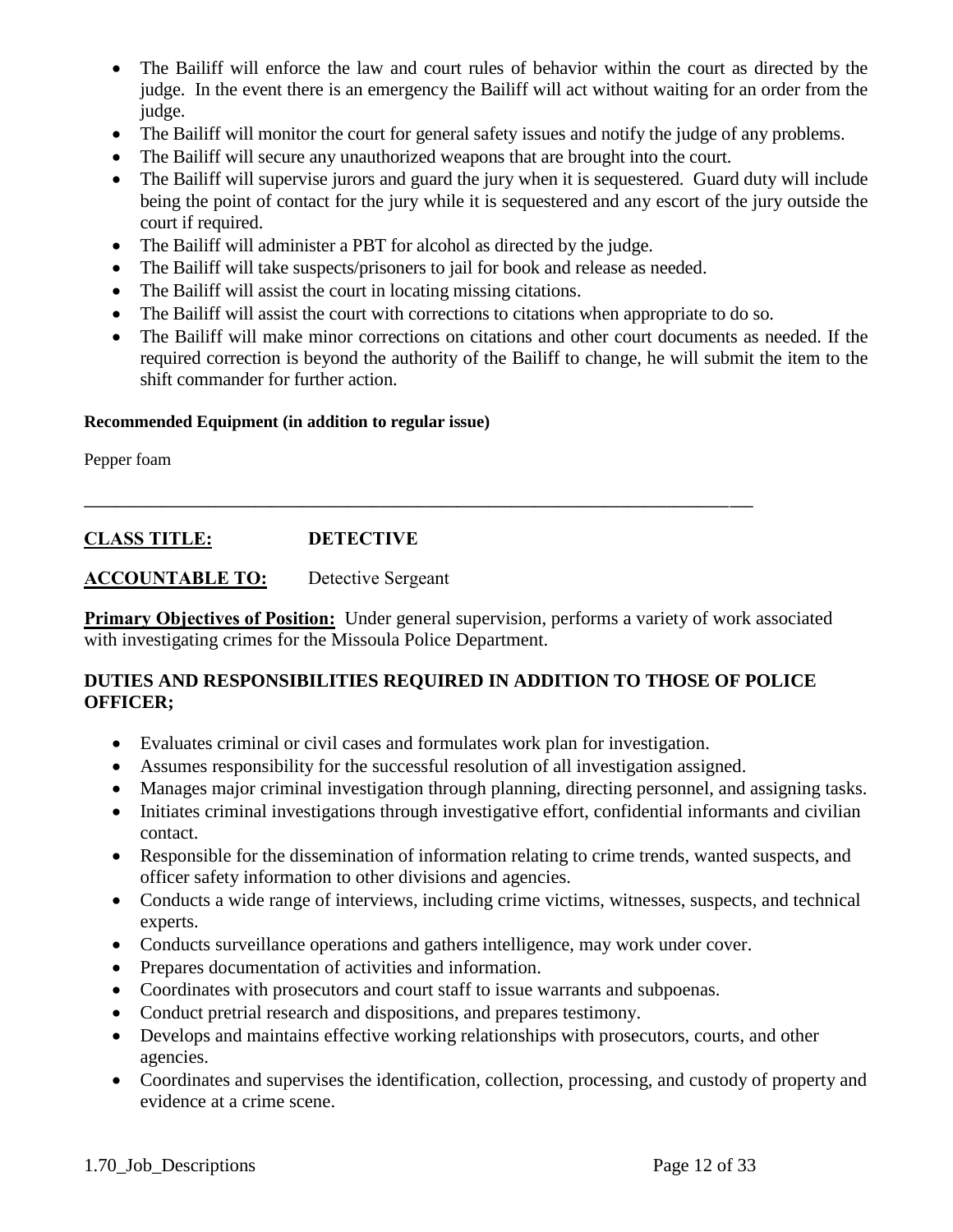- Cooperates and interacts with law enforcement and criminal justice employees of other jurisdictions and agencies, including the FBI, county probation and family services agencies, and courts.
- Represents the Police Department in presentations to, and general dealings with, citizens. Performs other duties as assigned.

**\_\_\_\_\_\_\_\_\_\_\_\_\_\_\_\_\_\_\_\_\_\_\_\_\_\_\_\_\_\_\_\_\_\_\_\_\_\_\_\_\_\_\_\_\_\_\_\_\_\_\_\_\_\_\_\_\_\_\_\_\_\_\_\_\_\_\_\_\_\_\_\_\_\_\_\_\_\_\_\_\_\_\_\_\_\_**

## **CLASS TITLE: CORPORAL**

### **ACCOUNTABLE TO:** Police Sergeant

**Primary Objectives of Position:** The corporal serves as the shift's supervisory officer in the absence of a sergeant. In that capacity, his or her primary responsibility is exacting the proper performance of police duties from patrol officers according to the departments policing goals.

## **DUTIES AND RESPONSIBILITIES REQUIRED IN ADDITION TO THOSE OF POLICE OFFICER;**

- The corporal is charged with ensuring compliance with the department's oral and written orders. He or she is directly responsible to his or her assigned sergeant(s).
- The corporal shall have a thorough understanding of the duties of patrol officers and shall assist and instruct the officers under his or her supervision in the proper performance of their duties.
- The corporal, when not required to act as shift supervisor, will have a primary responsibility of handling or assisting on Calls for Service and a secondary responsibility of sharing the leadership and development of other team members.
- Serves as shift supervisor in the absence of the shift sergeant(s)
- Promotes the rules and regulations and general orders of the department.
- Handles initial taking of complaints on personnel and follows department procedures in their handling.
- Responsible for inspections, cleanliness of officers and equipment, and reports to the sergeant any difficulties.
- Insures that subordinates deal fairly, honestly, and consistently with the public, other officers, and other agencies. Promotes good morale and insures against dissension among subordinates and other members of the department.
- Familiarizes self with the known criminal element and crime patterns within the city and collects and disseminates this information within the department.
- May participate in the Field Training Officer Program and help properly train new recruits and, and will assist them in handling difficult problems and investigations.
- Ensures departmental compliance with the MPA contract, applicable labor laws, MPD policy, state and federal law.

## **Knowledge, skills, and abilities**

- Thorough knowledge of departmental policies and S.O.P.'s. Thorough knowledge of approved principles, practices, and procedures of police work.
- Thorough knowledge of pertinent state laws, city ordinances, and court decisions.
- Thorough knowledge of the geography of the city and adjoining area.
- Thorough knowledge of the principles and practices of employee supervision, including performance evaluation and progressive discipline.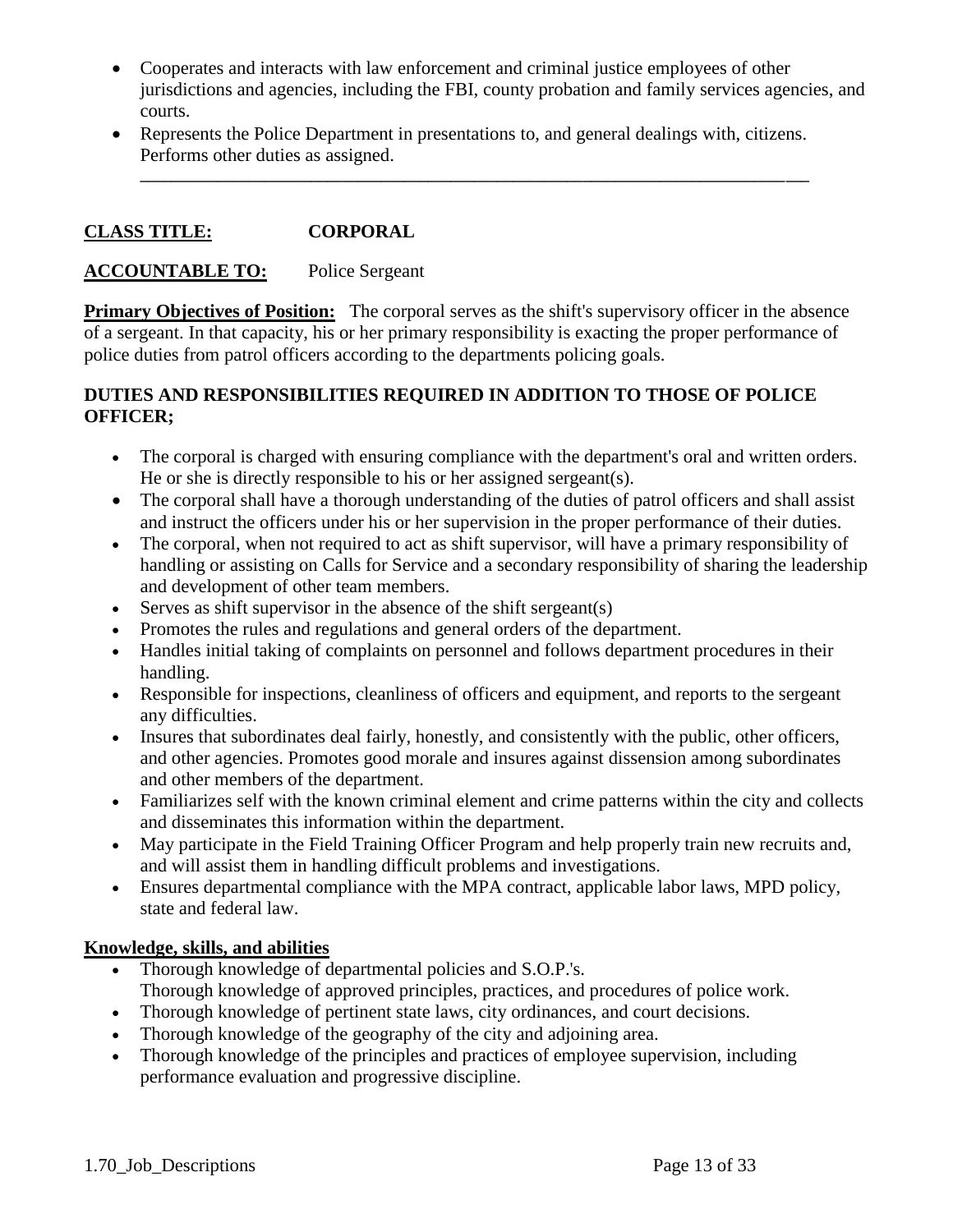- Skill in establishing and maintaining effective working relationships with other law enforcement agencies and regulatory agency/organization staff, city officials, criminal justice system staff, and the public.
- Skill in understanding and interpreting complex statutes, ordinances, regulations, and standards.
- Skill in preparing reports documenting the facts and actions regarding civil/criminal incidents.
- Skill in conducting investigations of criminal activities.
- Skilled in the use of police equipment
- Ability to treat citizens courteously and respectfully.

#### **Education and experience**

Minimum seven (7) years law enforcement experience or five (5) years law enforcement experience with at least an AA degree in Criminal Justice or comparable emphasis. Must have served on the Missoula Police Department as a Police Officer for a minimum of three (3) years. Must possess and maintain a valid driver's license.

#### **CLASS TITLE: SERGEANT**

#### **ACCOUNTABLE TO:** Police Lieutenant

**Primary Objectives of Position:** Under limited supervision, supervises law enforcement activities of police officers/detectives, and/or civilian personnel on an assigned shift and investigates and manages complex or sensitive cases.

**Essential Functions:** Essential functions, as defined under the Americans with Disabilities Act, may include the following tasks, knowledge, skills, and other characteristics. This list of tasks is ILLUSTRATIVE ONLY, and is not a comprehensive listing of all functions and tasks performed by positions in this class.

Duties require the ability to retrieve and disseminate criminal justice information, conduct interviews, intervene in disputes, effect lawful arrest and to testify in court. Also requires frequent dealings with DUI suspects/offenders, intoxicated individuals and persons with mental disorders and violent offenders. May require physical contact with all aforementioned people.

Must be able to properly use all weapons assigned by the Police Department.

- Supervises patrol, detective, traffic, and special assignment police officers during an assigned shift;
- Monitors all police activity on street and in station, including police patrol, intervention in domestic violence situations, apprehending criminal suspects, making arrests, investigating crimes, gathering intelligence, collecting evidence, enforcing laws, monitoring traffic and assisting citizens.
- Serves as shift commander;
- assigns work duties, patrol vehicles, and patrol areas;
- makes decisions on handling of cases, suspects, and persons in custody;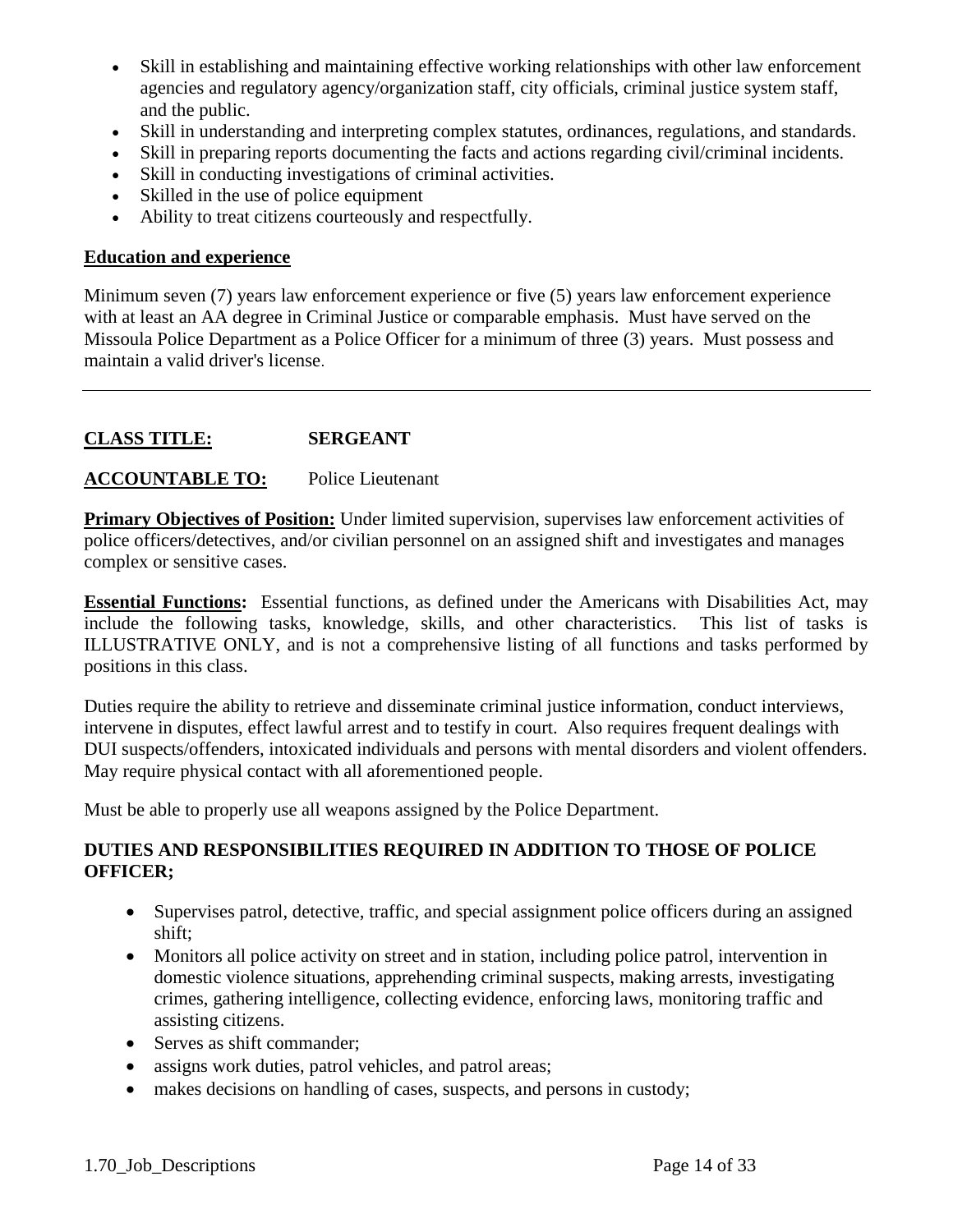- advises and guides officers and detectives in handling incidents and cases;
- evaluates performance of employees and recommends training, discipline, or promotion;
- Reviews police reports and criminal charges prepared by officers and civilian employees for completeness and accuracy.
- Performs research and assists in policy development and building new programs. Performs training of subordinates,
- Approves schedule changes and adjusts manpower accordingly.
- Assess all unattended death scenes,
- Activates special teams when needed,
- Prepare media releases, when the PIO is unable to do so, and keeps department staff officers apprised of all pertinent activities.
- Performs the full range of duties of subordinate officers when necessary for the efficient, effective, and timely operation of the Police Department; responds to calls, investigates cases, writes reports and makes arrests;
- Resolves operational problems and questions arising from staff and citizens;
- Investigates and handles complaints pertaining to officer conduct or activities.
- Represents Police Department on task forces and committees.
- Assists in training of officers and detectives;
- Reviews time sheets indicating hours worked, pay differentials for acting pay, shift differentials, and special assignment; schedules vehicle maintenance and repairs;
- May supervise special assignment officers, such as motorcycle officers, canine units, School Resource officers, SWAT teams, and crime prevention officers; some positions serve as hostage negotiator or senior intoxilyzer operator; performs other duties as assigned.
- Ensures departmental compliance with the MPA contract, applicable labor laws, MPD policy, state and federal law
- Assists their subordinates in improving their skills and abilities in order to prepare them for specialized assignments or promotion.

## **Knowledge, Skills, and Other Characteristics:**

- Knowledge of the Montana Code Annotated and the Missoula Municipal Code pertaining to police activities and public safety.
- Knowledge of federal, state, county, and City of Missoula laws and ordinances to be enforced.
- Knowledge of the policies, goals, and procedures of the Missoula Police Department.
- Knowledge of the principles and practices of employee supervision and training, risk management.
- Knowledge of law enforcement principles, methods, techniques, and practices including investigation, intelligence, surveillance, court procedures, community relations, identification, patrol, special weapons and tactics, traffic control, records management, report preparation, custody of persons and property, and crime prevention.
- Knowledge of equipment used in law enforcement, including weaponry, communications, personal computers, and automotive equipment.
- Knowledge of the street names and locations in the City of Missoula and surrounding area.
- Skill in managing the day-to-day operations of police officers and detectives on an assigned shift.
- Skill in understanding and interpreting complex statutes, ordinances, regulations, standards, and guidelines.
- Skill in directing and supervising employees.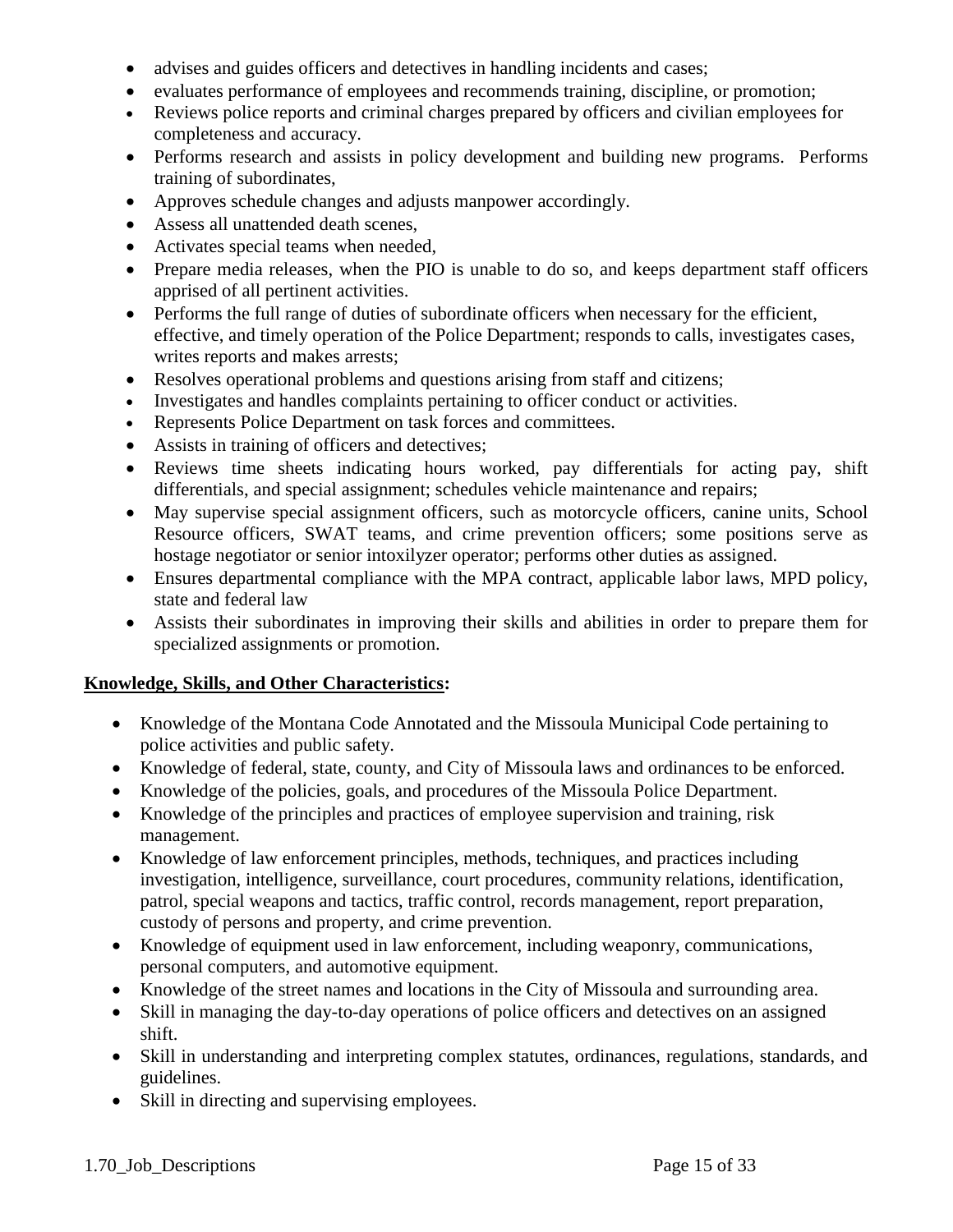- Skill in communicating, in person and on two-way radio.
- Skill in preparing reports documenting the facts and actions regarding criminal and civil law enforcement incidents.
- Skill in conducting investigations of criminal activities.
- Skill in establishing and maintaining effective working relationships with City employees, other law enforcement agencies, criminal justice system staff, the business community, and citizens.

## **Qualifications:**

High school diploma or equivalent and nine (9) years full-time professional law enforcement work OR Associates degree or bachelor's degree in police science or related field and seven (7) years full-time professional law enforcement work. Certified peace officer. Montana driver's license (may require motorcycle operator endorsement). Two hundred (200) hours P.O.S.T. training without Basic Training at MLEA.

# **CLASS TITLE: FTO / SPECIAL PROJECTS SERGEANT**

## **ACCOUNTABLE TO:** Police Lieutenant

**Primary Objectives of Position:** Under limited supervision, supervises law enforcement activities of Field Training Officers, their assigned trainees, and the Field Training and Evaluation Program. Supervises the BID, Crime Prevention and Misdemeanor Investigation Officers, and may supervise other employees at the direction of the Patrol Captain. Supervises and assists with projects as required and assigned.

- Schedules training assignments for Field Training Officers and trainees.
- Oversees the Field Training and Evaluation Program through review of daily observation reports, weekly and end of phase evaluations, and personal contact with Field Training Officers and Trainees.
- Maintains documentation of training files and ensures that training files are secured and remain confidential to Field Training Officers, Field Training Board, and staff officers.
- Coordinates monthly meetings to ensure smooth transition of trainees between training phases.
- Recruits Field Training Officers through personal contact and discussion with other supervisors.
- Assists Field Training Officers with specific training issues when required.
- Schedules and coordinates initial training through the Missoula Police Department's Intensive Mini Academy.
- Serves as contact with staff officers regarding trainee progress and performance.
- Serves on FTO Board to review trainee advancement or remediation.
- Supervises or assists with any special projects as determined or assigned by Missoula Police Department staff.
- May be assigned to fill long term vacancies on patrol teams as needed.
- Coordinates maintenance, repair and preparation of patrol cars and all associated equipment.
- Coordinates review and updates of policies and SOP's.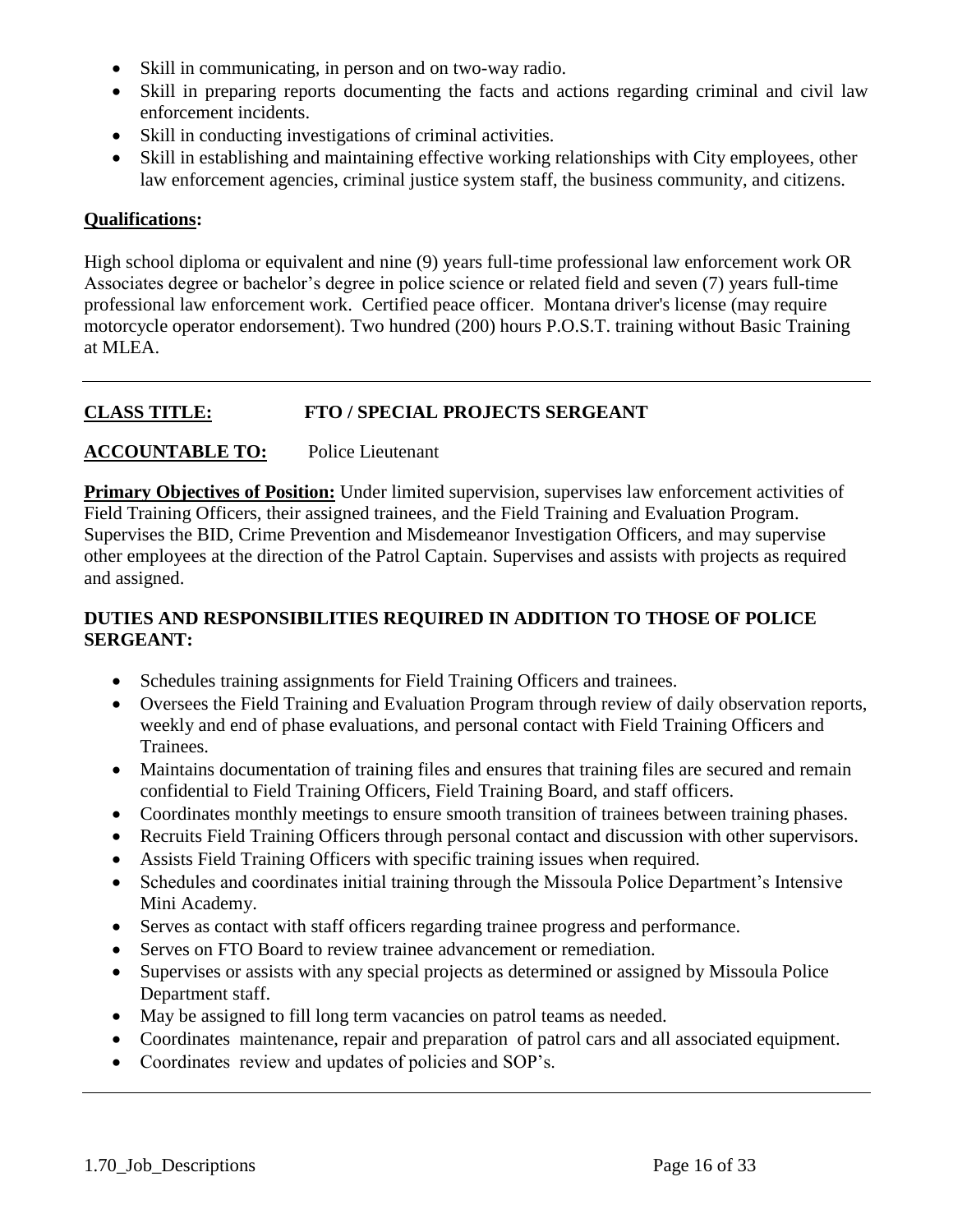## **CLASS TITLE: Training Sergeant**

# **ACCOUNTABLE TO:** Professional Standards Lieutenant

**Primary Objectives of Position:** Under supervision, the Training Sergeant is responsible for the overall development, implementation, management and evaluation of training programs for the Missoula Police Department to ensure that all personnel are highly qualified and well trained to perform their duties safely. Coordinates and recruits training programs, continuing education and police certification for the department. Manages designated training officers, the police reserve program and volunteer/intern program, including training and certification needs of those personnel. Additionally, the Training Sergeant has supervisory authority over the department's property/evidence personnel and technicians.

## **DUTIES AND RESPONSIBILITIES REQUIRED IN ADDITION TO THOSE OF POLICE OFFICER:**

- Supervises and manages the department's training division and its personnel to include a staff of designated training officers and adjunct instructors.
- Responsible for the department's personnel training records, continued education and maintenance of certifications according to MTPOST guidelines.
- Responsible for the acquisition, maintenance and repairs for associated training equipment. Oversees the department's firing range and any other temporary or permanent training facility.
- Reviews and oversees training curricula, materials and personnel to include review and evaluation of course completeness, accuracy and relevance. Develop curricula relating to Community Based Oriented Policing, DDACTS and other community police management and evaluation programs.
- Is the lead coordinator of the department's firearms committee and annual firearm related trainings and certifications.
- Responsible for the development, implementation and evaluation of the department's Advanced Mini Academy (AMA).
- Manages all aspects of the department's PoliceOne account including monthly briefing trainings.
- Works in close consultation with the Chief of Police, ACOP, Captains and the leaders of the SWAT, Negotiations and EOD teams in developing training opportunities that are mandated by any controlling legal authority.
- Assists the Administrative Captain and staff in preparing and managing an annual training budget and schedule.
- Supervises and manages the reserve officer program to include the Bailiff position.
- Supervises and manages the department's property and evidence unit and technicians. Is responsible for auditing and maintaining the records and tracking of property and evidence.
- Supervises and manages the Volunteer and Intern program with the Volunteer Coordinator.
- Provides court testimony regarding all facets of the Department's training program.

 $\mathcal{L}_\mathcal{L} = \{ \mathcal{L}_\mathcal{L} = \{ \mathcal{L}_\mathcal{L} = \{ \mathcal{L}_\mathcal{L} = \{ \mathcal{L}_\mathcal{L} = \{ \mathcal{L}_\mathcal{L} = \{ \mathcal{L}_\mathcal{L} = \{ \mathcal{L}_\mathcal{L} = \{ \mathcal{L}_\mathcal{L} = \{ \mathcal{L}_\mathcal{L} = \{ \mathcal{L}_\mathcal{L} = \{ \mathcal{L}_\mathcal{L} = \{ \mathcal{L}_\mathcal{L} = \{ \mathcal{L}_\mathcal{L} = \{ \mathcal{L}_\mathcal{$ 

• Performs other duties as assigned.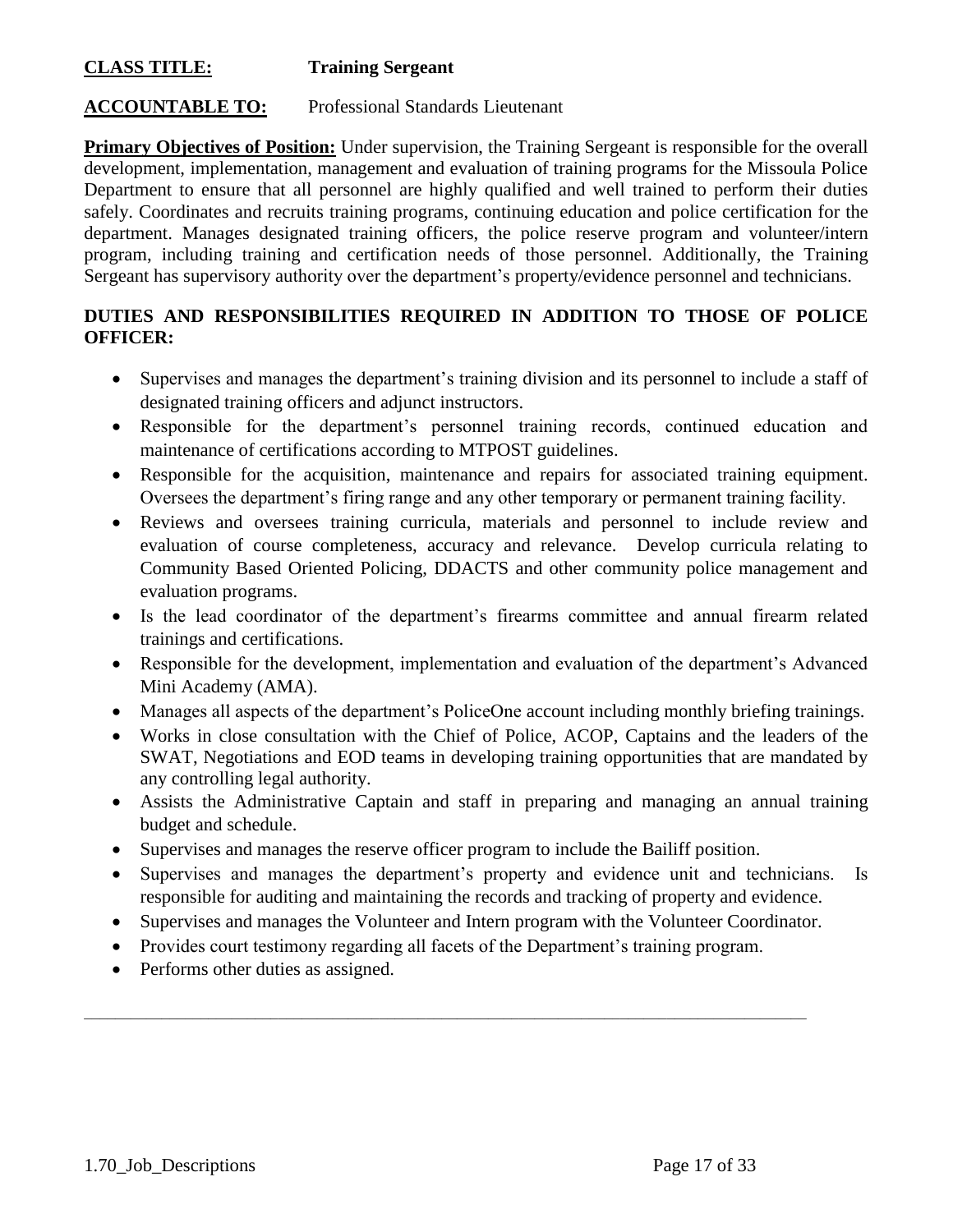## **CLASS TITLE: STREET CRIMES / K-9 UNIT SERGEANT**

## **ACCOUNTABLE TO:** Police Lieutenant

**Primary Objectives of Position:** Direct the activities and work of subordinate Street Crimes Unit and K-9 officers, ensuring subordinates effectively add to the available resources of the department in aggressive enforcement of criminal laws with a goal to reduce violent crime, pattern offenses, and drug activity. Evaluate the performance of subordinates. Discipline subordinate officers and employees. Relieve subordinate personnel from duty.

- Keeps informed of crime trends in the city and surrounding area.
- Works with other Supervisors in identifying crime trends in the city and surrounding areas that could be impacted on by the Street Crimes Unit.
- Actively works as a member of the Street Crimes Unit and directly supervises the activities of the Street Crimes Officers.
- Assist in the analysis of current crime problems to determine those crimes which because of their nature, frequency or location require special enforcement tactics to combat.
- Assist in the development of special enforcement strategies to combat particular crime problems.
- Conduct surveillance, as necessary to observe violations or to aid in the apprehension of criminals.
- Participate in the targeting and arresting of career criminals and parolees who continue to commit criminal offenses in the community.
- Ensures officers are maintaining files on career criminals and recently paroled individuals by tracking and analyzing their involvement with crime and the criminal element in the community.
- Actively participates in problem solving and setting objectives for the Street Crimes Unit.
- Maintains good working relationships with other units and divisions of the department, other law enforcement agencies, State's Attorney's Office, Probation Department, and Department of Corrections, Parole Division, in order to better meet the goals of the Unit.
- Assigns Street Crimes Officers and K-9 Handlers including scheduling for shifts, training, and K-9 care.
- Coordinates efforts between Street Crimes Officers, K-9 Handlers, detectives, and any other law enforcement agency requiring services of these specialized units.
- Reviews requests for K-9 applications from this agency or any other law enforcement agency requesting K-9 for ongoing deployment.
- Authorizes or declines deployment based on departmental policy, availability, etc.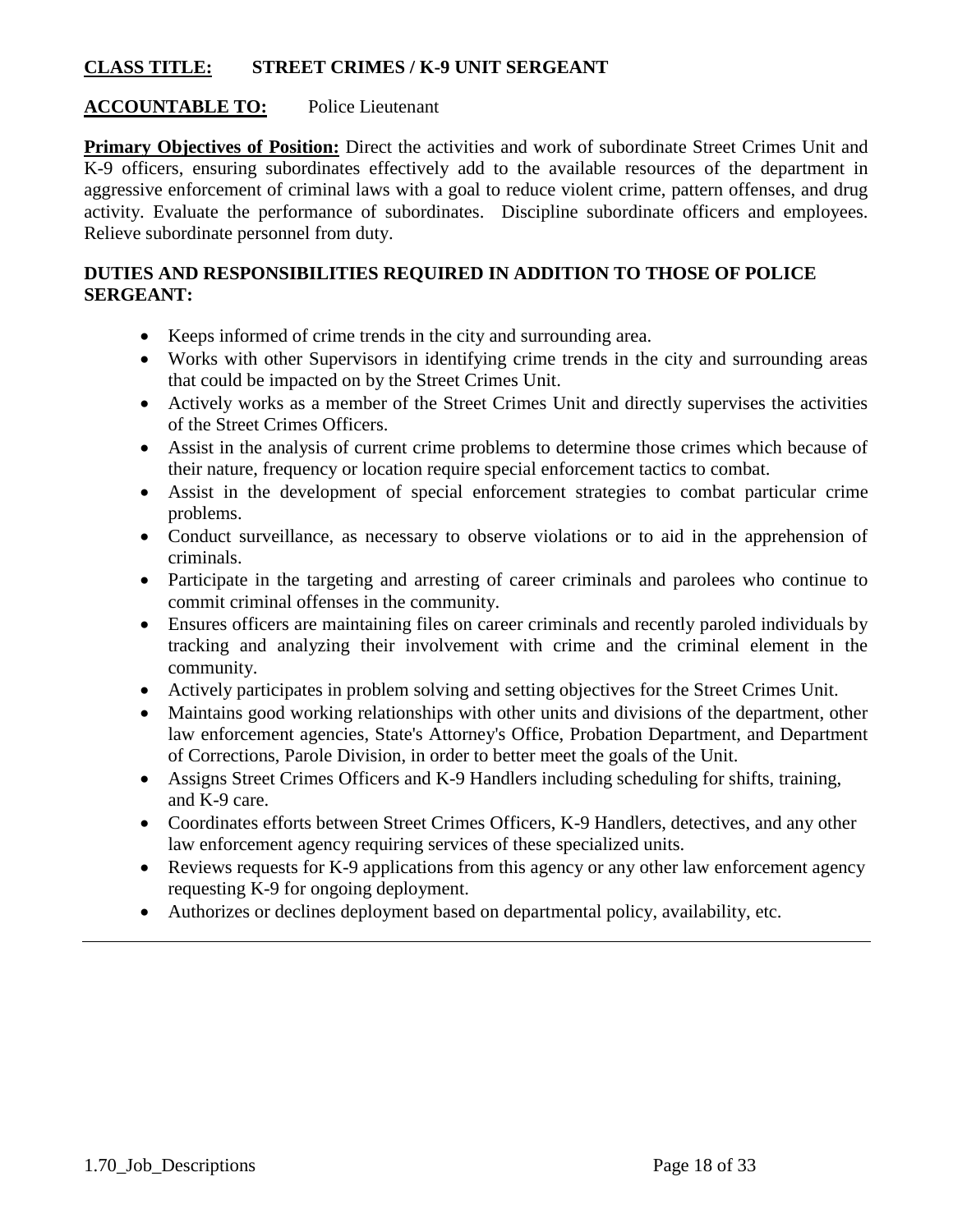## **CLASS TITLE: QUALITY OF LIFE SERGEANT**

## **ACCOUNTABLE TO:** Police Lieutenant

**Primary Objectives of Position:** Coordinate information gathered on Quality of Life problems within the city, and direct efforts to deal with identified offenders. Supervise the following officers and programs: School Resource Officers, Community Resource Officers, Bailiff, Business Improvement District Officer, Community Service Specialist and the Abandoned Vehicle Program.

## **DUTIES AND RESPONSIBILITIES REQUIRED IN ADDITION TO THOSE OF POLICE SERGEANT:**

- Work with citizens, community members, committees, and any other forum to assist in identifying and resolving quality of life issues within this jurisdiction.
- Assist in creating, amending, or interpreting, laws and ordinances related to quality of life problems.
- Review and organize information on quality of life issues provided from patrol officers and detectives.
- Enforce laws and ordinances that apply to the issues conveyed by other members of this department.
- Assist in the recruitment, selection, and training of officers for specialized duty assignments of School Resource Officers (SRO), and Community Resource officers (CRO).
- Schedule and supervise SRO and CRO Officers during their day to day operations for school year assignments.
- Schedule and supervise SRO and CRO Officers during the summer and assign them to meet the requirements of the goals of this department, such as bicycle patrol, parks patrol, and enforcement of laws and ordinances of the downtown area.
- Supervise additional personnel assigned to Community Policing as they become necessary or valuable to meeting the goals of the department.
- May be involved in any other forums, committees, or assignments as determined by staff.

## **CLASS TITLE: TRAFFIC SERGEANT**

**ACCOUNTABLE TO:** Police Lieutenant

#### **Primary Objectives of Position:**

- Supervises patrol, detective, traffic, and special assignment police officers during an assigned shift (including bicycle patrol, motorcycle patrol and other traffic investigators and/or officers)
- Monitors all police activity on street and in station, including police patrol, intervention in domestic violence situations, apprehending criminal suspects, making arrests, investigating crimes, gathering intelligence, collecting evidence, enforcing laws, monitoring traffic and assisting citizens.
- Investigates crashes and supervises crash investigations.
- Prepares traffic statistics and submits quarterly reports to Uniform Patrol Captain.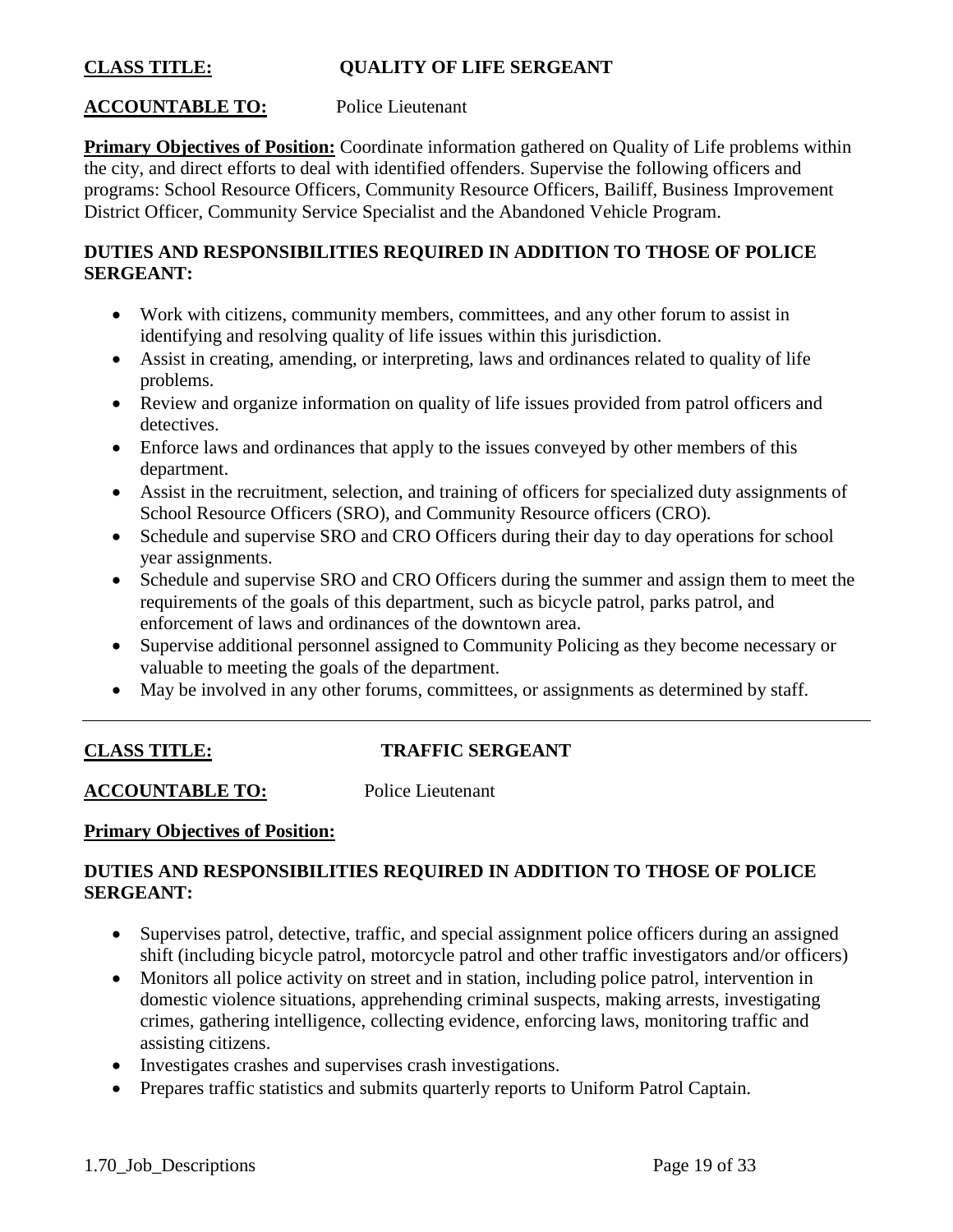- Monitors unit's budget allocation.
- Supervises abandoned vehicle program with department personnel and volunteers.
- Serves as shift commander; assigns work duties, patrol vehicles, and patrol areas
- Makes decisions on handling of cases, suspects, and persons in custody
- Advises and guides officers and detectives in handling incidents and cases
- Evaluates performance of employees and recommends and plans training, discipline, or promotion
- Reviews police reports and criminal charges prepared by officers and civilian employees for completeness and accuracy.
- Reviews and processes all Street and Sidewalk Use Permits
- Prepares and implements all traffic and crash analysis plans.
- Serves as department's representative for all transportation-related commitments including Safe Kids Safe Community Coalition, Missoula Bike/Pedestrian Committee and all other Department of Transportation related commitments.
- Serves as a resource for media personnel as it relates to traffic issues.
- Participates in the development of a comprehensive traffic plan.
- Performs the full range of duties of subordinate officers when necessary for the efficient, effective, and timely operation of the Police Department
- Responds to calls, investigates cases, writes reports, and makes arrests
- Resolves operational problems and questions arising from staff and citizens
- Investigates and handles complaints pertaining to officer conduct or activities. Represents Police Department on task forces and committees.
- Assists in training of officers; prepares payroll rosters indicating pay differentials for acting pay, shift differentials, and special assignment; schedules vehicle maintenance and repairs
- Performs other duties as assigned.

## **CLASS TITLE: DETECTIVE SERGEANT**

#### **ACCOUNTABLE TO:** Police Lieutenant

**Primary Objectives of Position:** Under limited supervision, supervises law enforcement activities of police officers/detectives, and/or civilian personnel on an assigned shift and investigates and manages complex or sensitive cases.

- Supervises detectives, and may supervise traffic and special assignment police officers during an assigned period or event.
- Monitors all police activity on street and in station, including police patrol, intervention in domestic violence situations, apprehending criminal suspects, making arrests, investigating crimes, gathering intelligence, collecting evidence, enforcing laws, monitoring traffic and assisting citizens.
- Assigns work duties, and vehicles; makes decisions on handling of cases, suspects, and persons in custody.
- Advises and guides officers and detectives in handling incidents and cases.
- Evaluates performance of employees and recommends training, discipline, or promotion.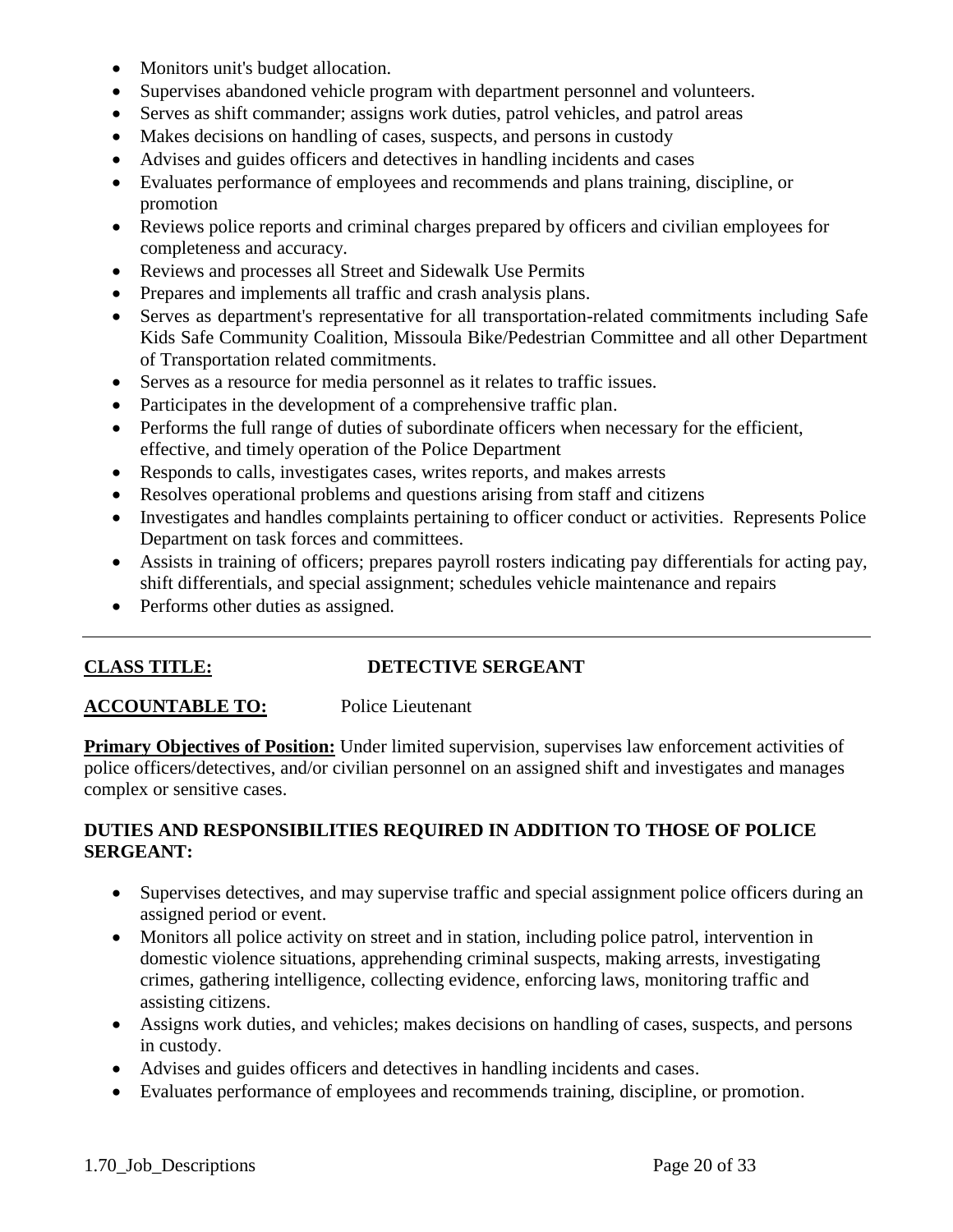Reviews police reports and criminal charges prepared by officers and civilian employees for completeness and accuracy.

- Performs the full range of duties of subordinate officers when necessary for the efficient, effective, and timely operation of the Police Department.
- Responds to calls, investigates cases, writes reports and makes arrests.
- Resolves operational problems and questions arising from staff and citizens.
- Takes and processes intake complaints pertaining to officer conduct or activities.
- May represent the Police Department on task forces and committees.
- Assists in training of officers and detectives.
- Reviews time sheets indicating hours worked pay differentials for acting pay, shift differentials, and special assignment.
- Schedules vehicle maintenance and repairs as needed if the FTO/Special Projects Sergeant is not available to do so.
- Some positions supervise special assignment officers, and provide supervision to detectives assigned to various task forces.
- Coordinates with task force commanders to ensure the Department's policies and procedures are followed by detectives assigned to the task force.
- Performs other duties as assigned.
- Coordinates with the Missoula County Detention Center to provide Bailiffs as needed.

## **CLASS TITLE: Public Information Officer (PIO)**

**ACCOUNTABLE TO:** Chief of Police or his designee

**Primary Objectives of Position:** Release information of interest to the media and general public regarding the Missoula Police Department, in accordance with the MPD Media Relations Policy. Maintain a professional working relationship with the media and any other persons the PIO has contact with. Work to present the Missoula Police Department in a positive manner to the general public through available outlets or by creating additional avenues to provide information to the public.

- Meet with the media representatives on a regular, scheduled basis during the business week to answer questions asked by the media.
	- o The PIO will normally work five-eight hour shifts Monday through Friday.
	- o The PIO will treat all media representatives in an impartial manner.
	- o The PIO will monitor media coverage of the MPD.
- Be available as needed for call out to assist with major incidents.
- Be available to attend selected events in order to represent the MPD, and make presentations concerning the MPD to interested organizations and businesses
- May organize events or presentations to promote the MPD.
- Develop materials, as needed, to promote recruitment, present the MPD's position, and generate a positive image for the MPD. These materials may be in written, video or audible form.
	- o The PIO will also distribute these materials as needed.
- Work with the crime prevention officer, or anyone else within the city government, as needed to develop public service announcements.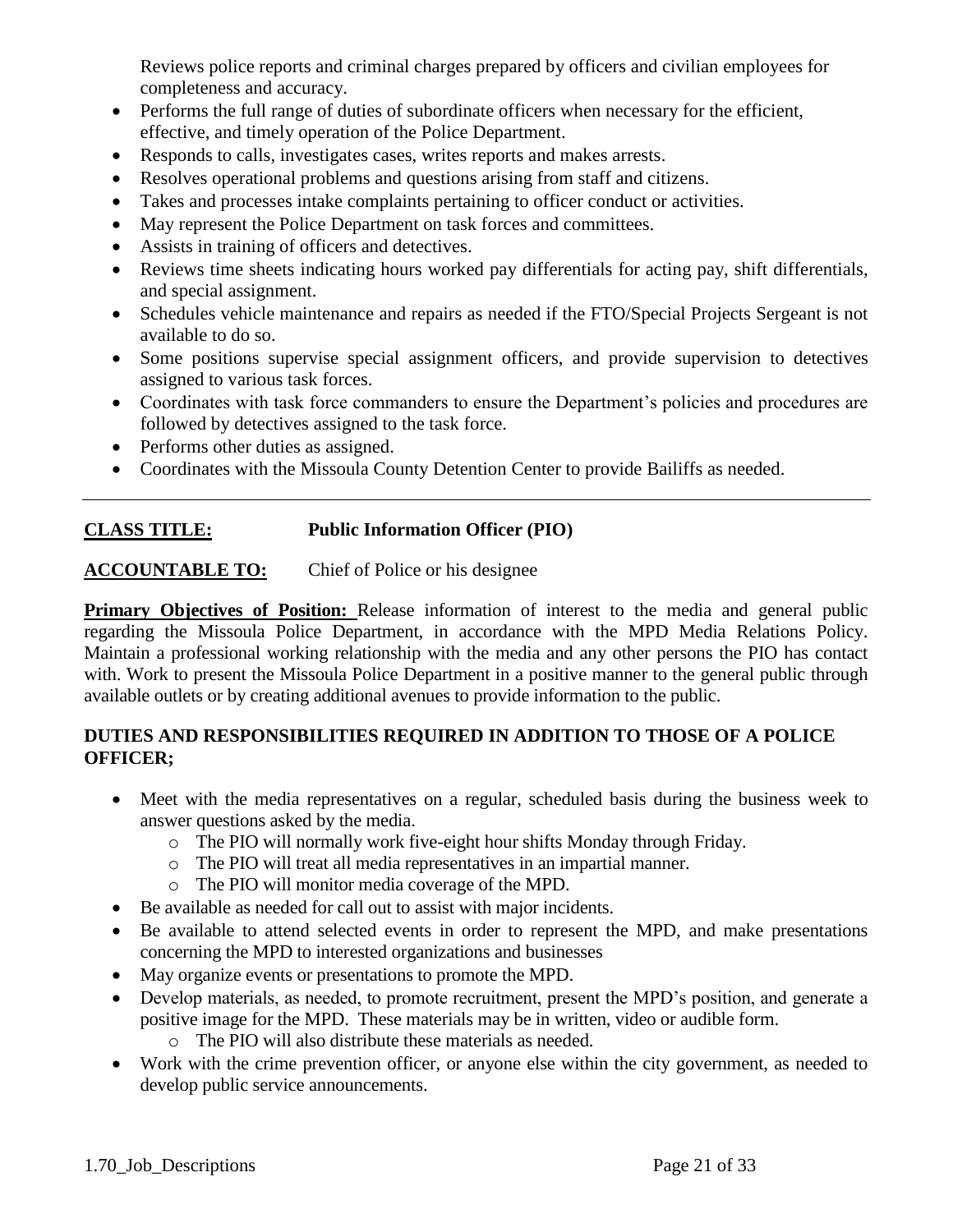- Write press releases as needed and notify the City of Missoula's Public Information Officer of the press releases.
- Arrange and assist with, or be the department representative at news conferences.
- Release requested statistical information after approval of the Chief of Police or his designee.
- Maintain familiarity with department programs, policies and investigations.
- May organize community surveys to monitor and/or identify public concerns related to the department.
- Inform the Strategic Plans Unit of the MPD of any events, he becomes aware of, which may require additional police resources.
- Perform other duties as needed in order to meet his primary objectives.

\_\_\_\_\_\_\_\_\_\_\_\_\_\_\_\_\_\_\_\_\_\_\_\_\_\_\_\_\_\_\_\_\_\_\_\_\_\_\_\_\_\_\_\_\_\_\_\_\_\_\_\_\_\_\_\_\_\_\_\_\_\_\_\_\_\_\_\_\_\_\_

Develop and maintain the department's web page as well as any other social media presence.

# **CLASS TITLE: PATROL LIEUTENANT**

## **ACCOUNTABLE TO:** Police Captain

**Primary Objectives of Position:** Under limited supervision, supervises the day-to-day activities of uniformed patrol, investigations and /or civilian employees for the Missoula Police Department, on an assigned shift.

**Essential Functions:** Essential functions, as defined under the Americans with Disabilities Act, may include the following tasks, knowledge, skills, and other characteristics. This list of tasks is ILLUSTRATIVE ONLY, and is not a comprehensive listing of all functions and tasks performed by positions in this class.

Duties require the ability to retrieve and disseminate criminal justice information, conduct interviews, intervene in disputes, effect lawful arrest and to testify in court. Also requires frequent dealings with DUI suspects/offenders, intoxicated individuals and persons with mental disorders. Must be able to properly use all weapons assigned by the Police Department.

- Coordinates and supervises the organization, staffing and operational activities of the division, as well as any programs, functions, and services for the division.
- Assigns work to employees.
- Directs, coordinates, and reviews the work plans for the assigned operations.
- Helps subordinates improve their skills and abilities in order to prepare them for specialized assignments or promotion.
- Coordinates or provides/approves training.
- Implement disciplinary action as required.
- Responds to major crime and accident scenes and assumes command of police activities until relieved by a staff officer.
- Ensures that department policies, standard operating procedure and guidelines are followed for each situation.
- Supervises investigations, interviews, and interrogations in the field.
- Conducts complex or sensitive investigations.
- Investigates and resolves inquiries and complaints.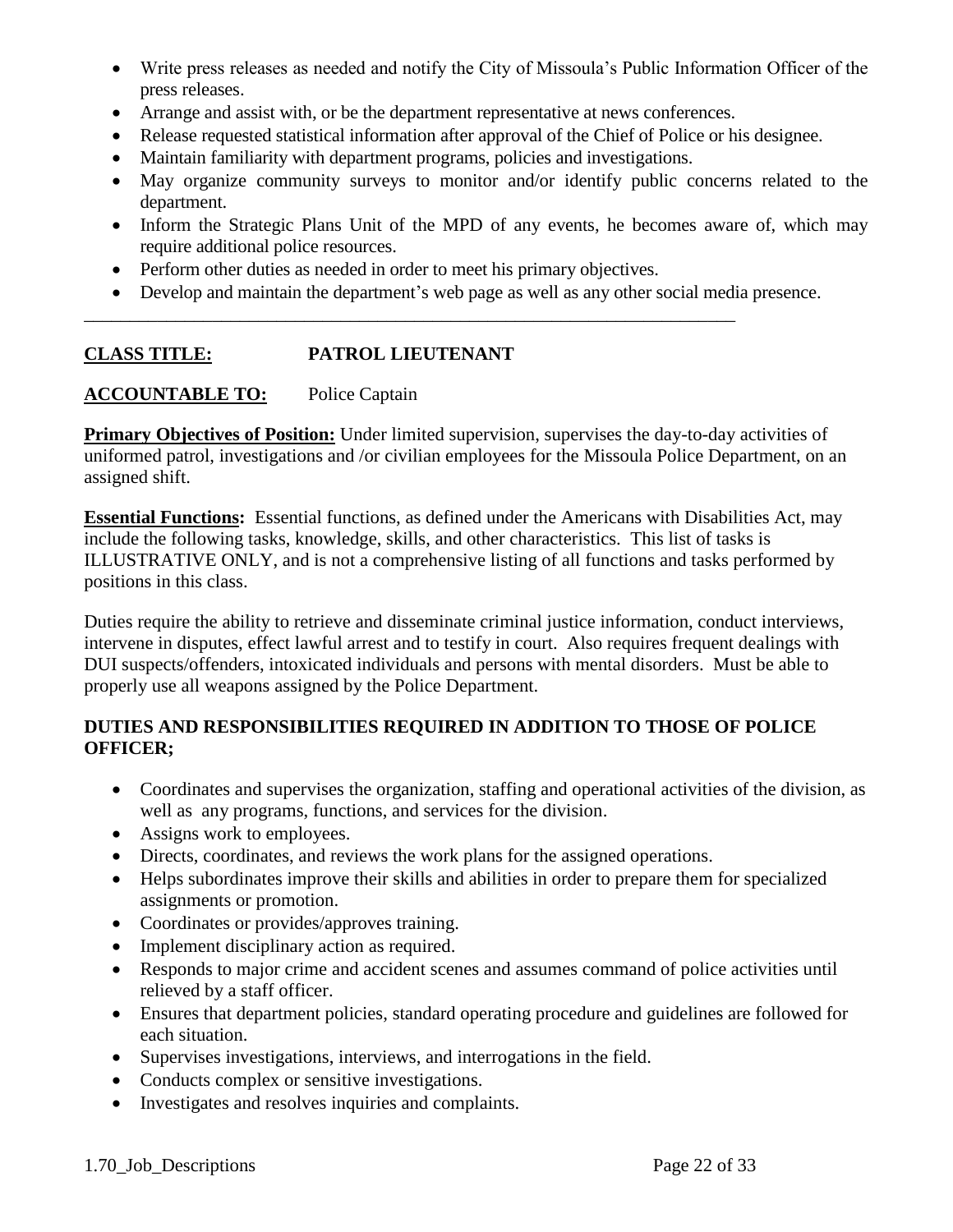- Prepares and maintains records and reports related to crime scene and accident activities.
- Coordinates assigned services and activities with other divisions and outside agencies.
- Assists with development of department operating policies and procedures.
- Communicates information between line employees and command staff.
- Assists with development of Division's budget, goals, objectives, and work plan.
- Facilitates public relations during field operations and public appearances with schools, businesses and citizens. .
- Monitors time sheets, hours worked and maintains Telestaff entries.
- Ensures departmental compliance with the MPA contract, applicable labor laws, MPD policy, state and federal law.

## **Knowledge, Skills, and Other Characteristics:**

- Knowledge of the Montana Code Annotated and the Missoula Municipal Code pertaining to police activities and public safety.
- Knowledge of federal, state, county, and City of Missoula laws and ordinances to be enforced.
- Knowledge of the policies, goals, and procedures of the Missoula Police department.
- Knowledge of the principles and practices of employee supervision and training, and risk management.
- Knowledge of law enforcement principles, methods, techniques, and practices including investigation, intelligence, surveillance, court procedures, community relations, identification, patrol, special weapons and tactics, traffic control, records management, report preparation, custody of persons and property, and crime prevention.
- Knowledge of equipment used in law enforcement, including weaponry, communications, personal computers, and automotive equipment.
- Knowledge of the street names and locations in the City of Missoula and surrounding area.
- Skill in managing the day-to-day operations of a municipal police division on an assigned shift, including patrol, investigation, training, budgeting, and administrative functions.
- Skill in understanding and interpreting complex statutes, ordinances, regulations, standards, and guidelines.
- Skill in directing and supervising employees.
- Skill in coordinating operations and activities with other divisions.
- Skill in communicating, in person and on two-way radio.
- Skill in preparing reports documenting the facts and actions regarding criminal and civil law enforcement incidents.
- Skill in conducting investigations of criminal activities.
- Skill in establishing and maintaining effective working relationships with City employees, other law enforcement agencies, criminal justice system staff, the business community, and citizens.

## **Qualifications:**

- Ten (10) years full-time professional law enforcement work, at least two (2) of which include supervisory responsibility as a confirmed, probationary or acting Sergeant, or Corporal with the Missoula Police Department, or;
- Eight (8) years full-time as an officer, three (3) of which must have been with the Missoula Police Department and include two (2) years as a confirmed, probationary or acting Sergeant or Corporal, PLUS an AA or AAS degree in criminal justice or a related field, or a Bachelor's degree in any field. Bachelor's degree in police science or related field.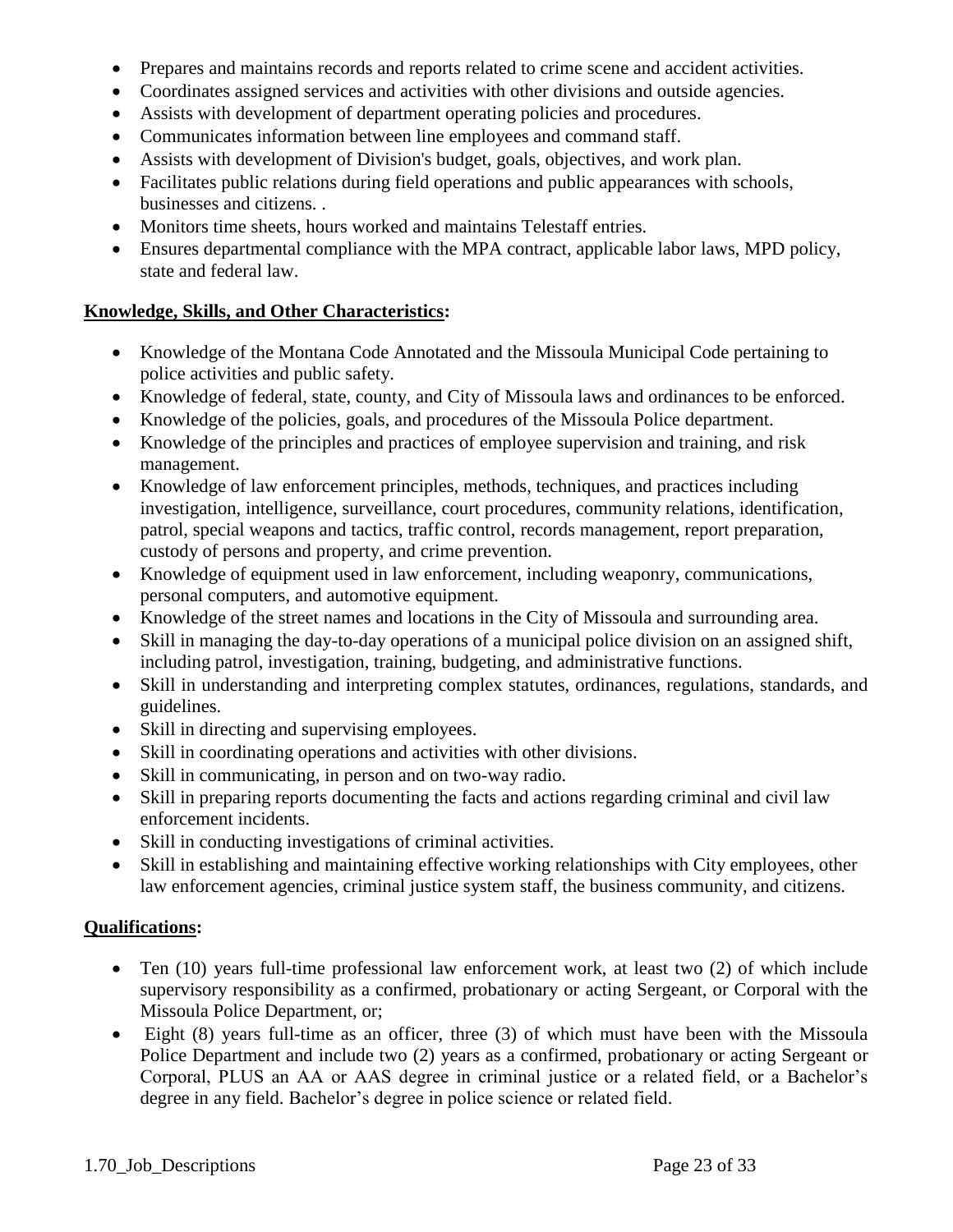# **CLASS TITLE: PROFESSIONAL STANDARDS LIEUTENANT**

**ACCOUNTABLE TO:** Administrative Captain

#### **Primary Objectives of Position:**

Under limited supervision, supervises the day-to-day activities of police officers and civilian employees for the Missoula Police Department, in assigned units or functions. The office of Professional Standards provides single point management of administrative functions that include hiring and career development, training and internal investigations.

## **DUTIES AND RESPONSIBILITIES REQUIRED IN ADDITION TO THOSE OF POLICE LIEUTENANT:**

- Coordinates and supervises the organization, staffing and operational activities, programs, functions, and services for an assigned division.
- Assigns work to employee.
- Directs, coordinates, and review the work plans for the assigned operations.
- Monitors and evaluates employees' performance, methods, and results to correct deficiencies.
- Develops, coordinates or provides training.
- Implement disciplinary actions.
- Coordinates assigned services and activities with other divisions and outside agencies; assists with development of department operating policies and procedures.
- Communicates information between line employees and command staff.
- Assists with development of Division's budget, grant applications, goals, objectives, and work plan.
- Facilitates public relations during field operations and public appearances with schools, businesses and citizens.
- Manage the recruitment, selection and hiring of all department employees, with an emphasis on recruiting and hiring female and minority employees.
- Manage the officer promotion process.
- Manage all internal administrative/disciplinary and criminal investigations, including investigations of alleged employee misconduct.
- Oversee the Department's training in a manner that meets statutory and policy mandates, high professional standards, career development and leadership goals, and community needs.
- Assist the Administrative Captain with the management of the operations of the Strategic Planning Unit (SPU).
- Ensures that department policies, standard operating procedure and guidelines are followed for each situation.
- Provides outside agency investigative support at the direction of the Chief of Police.
- Maintains records of department internal and complaint investigative files.

\_\_\_\_\_\_\_\_\_\_\_\_\_\_\_\_\_\_\_\_\_\_\_\_\_\_\_\_\_\_\_\_\_\_\_\_\_\_\_\_\_\_\_\_\_\_\_\_\_\_\_\_\_\_\_\_\_\_\_\_\_\_\_\_\_\_\_\_\_\_\_\_

- Provides support to the Police Commission and coordinates meetings.
- Ensures departmental compliance with the MPA contract, applicable labor laws, MPD policy, state and federal law.
- Supervises Evidence and I.D. personnel as appropriate to do so.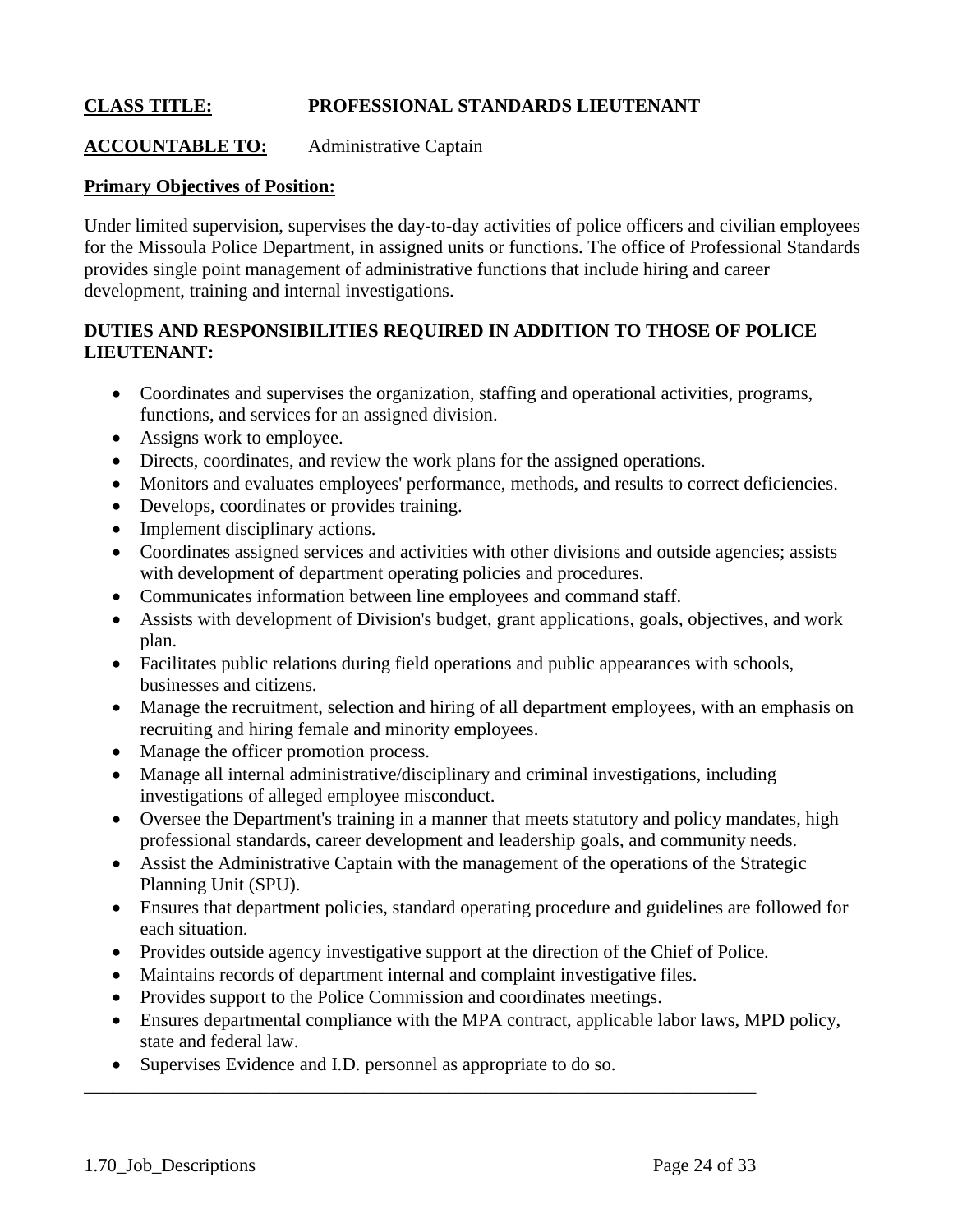#### **CLASS TITLE: DETECTIVE LIEUTENANT**

#### **ACCOUNTABLE TO:** Detective Captain

**Primary Objectives of Position:** Under limited supervision, supervises the day-to-day activities of detectives, police officers and civilian employees for the Missoula Police Department, on an assigned shift.

## **DUTIES AND RESPONSIBILITIES REQUIRED IN ADDITION TO THOSE OF POLICE LIEUTENANT:**

- Coordinates and supervises the organization, staffing and operational activities of the division, as well as any programs, functions, and services for the division
- Assigns work to employees.
- Directs, coordinates, and reviews the work plans for the assigned operations.
- Helps subordinates improve their skills and abilities in order to prepare them for specialized assignments or promotion.
- Coordinates or provides/approves training.
- Implement disciplinary action as required.
- Responds to major crime and accident scenes and assumes command of police activities until relieved by a staff officer.
- Ensures that department policies, standard operating procedure and guidelines are followed for each situation.
- Supervises investigations, interviews, and interrogations in the field.
- Conducts complex or sensitive investigations.
- Investigates and resolves inquiries and complaints.
- Prepares and maintains records and reports related to crime scene and accident activities.
- Coordinates assigned services and activities with other divisions and outside agencies.
- Assists with development of department operating policies and procedures. Communicates information between line employees and command staff.
- Assists with development of Division's budget, goals, objectives, and work plan.
- Facilitates public relations during field operations and public appearances with schools, businesses and citizens.
- Prepares reports concerning monthly statistics for the Detective Division.
- Monitors time sheets, hours worked and maintains Telestaff entries.
- Ensures departmental compliance with the MPA contract, applicable labor laws, MPD policy, state and federal law

## **CLASS TITLE: POLICE CAPTAIN**

## **ACCOUNTABLE TO:** Assistant Chief of Police

**Primary Objective of Position:** Under limited supervision, manages the day-to-day activities of a police division, such as Detectives, Uniformed Patrol, or Administration..

**Essential Functions:** Essential functions, as defined under the Americans with Disabilities Act, may include the following tasks, knowledge, skills, and other characteristics. This list of tasks is ILLUSTRATIVE ONLY, and is not a comprehensive listing of all functions and tasks performed by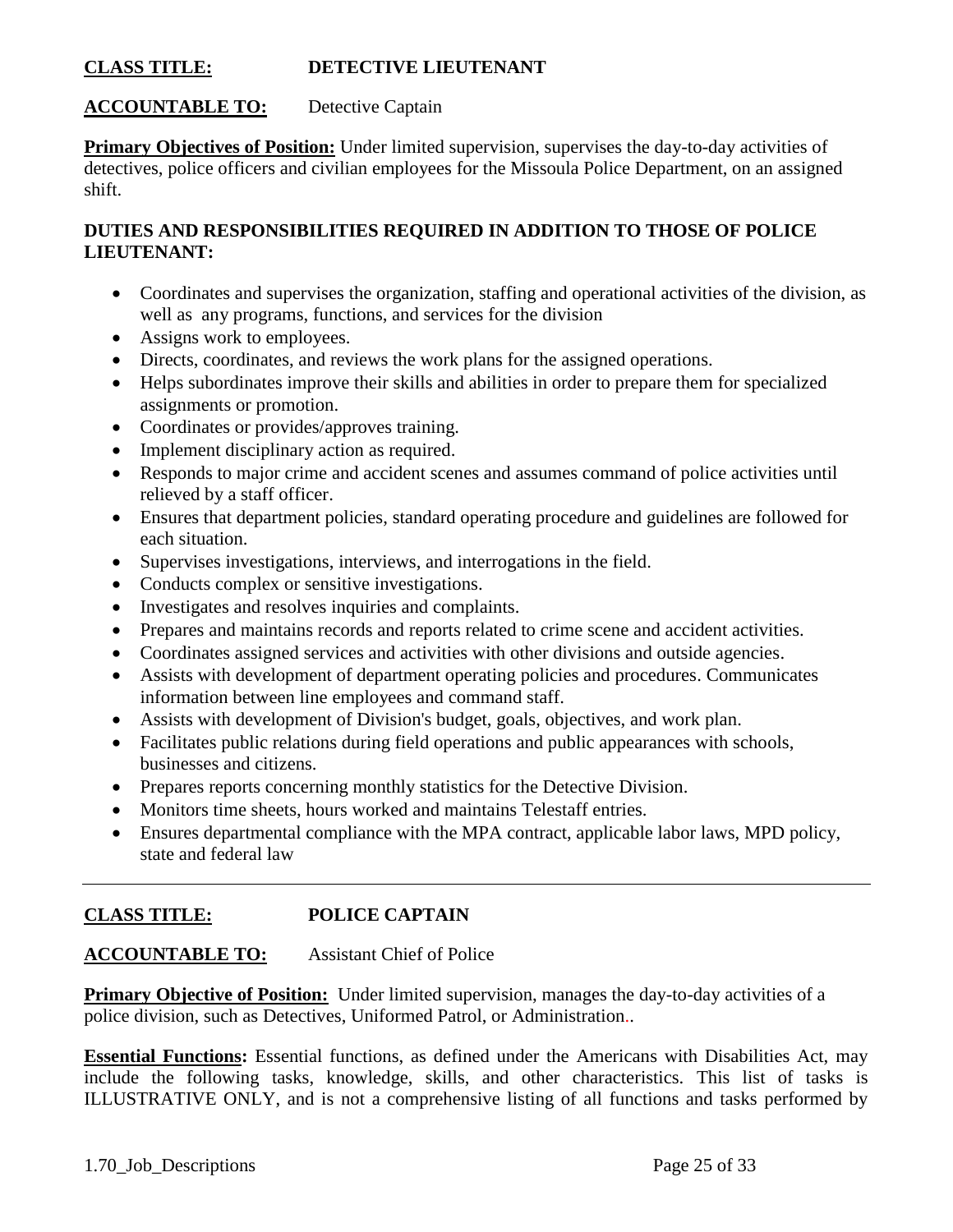positions in this class.

Duties require the ability to retrieve and disseminate criminal justice information, conduct interviews, intervene in disputes, effect lawful arrest, and to make oral and written presentations to citizen groups, city council members and the general public. Must be able to properly use all weapons assigned by the Police Department.

## **DUTIES AND RESPONSIBILITIES REQUIRED IN ADDITION TO THOSE OF POLICE OFFICER;**

Coordinates and directs the operations of a police division, such as Detectives, Uniformed Patrol, and Administration, assigns work and monitors its completion; guides staff in performing duties, such as interviewing victims, witnesses, and suspects, researching cases, supervising other employees, handling complaints, and preparing reports; trains and advises employees on appropriate methods and techniques for completing assignments.

Develops operating and capital budgets for division; approves and monitors spending, use of resources, and overtime; identifies training needs, evaluates assigned personnel, and works with employees to correct deficiencies and build strengths; develops and oversees standard operating procedures; drafts division work policies; assists with strategic planning for the department; develops divisional goals and objectives, and work plans for achieving them.

Coordinates the activities of the assigned division with other police divisions to facilitate efficient, effective, and professional departmental operations; identifies areas and methods for improved performance, communication, and cooperation between divisions;

## **Knowledge, Skills, and Other Characteristics:**

- Knowledge of the Montana Code Annotated and the Missoula Municipal Code pertaining to police activities and public safety.
- Knowledge of federal, state, county, and City of Missoula laws and ordinances to be enforced.
- Knowledge of the policies, goals, and procedures of the Missoula Police Department.
- Knowledge of the principles and practices of employee supervision and training, and risk management.
- Knowledge of law enforcement principles, methods, techniques, and practices including investigation, intelligence, surveillance, court procedures, community relations, identification, patrol, special weapons and tactics, traffic control, records management, report preparation, custody of persons and property, and crime prevention.
- Knowledge of equipment used in law enforcement, including weaponry, communications, personal computers, and automotive equipment.
- Knowledge of the street names and locations in the City of Missoula and surrounding area.
- Skill in managing the day-to-day operations of a municipal police division, including patrol, investigation, crime prevention, training, communications, records, budgeting, and administrative functions.
- Skill in understanding and interpreting complex statutes, ordinances, regulations, standards, and guidelines.
- Skill in directing and supervising employees.
- Skill in identifying employee training needs and developing programs and training to improve performance.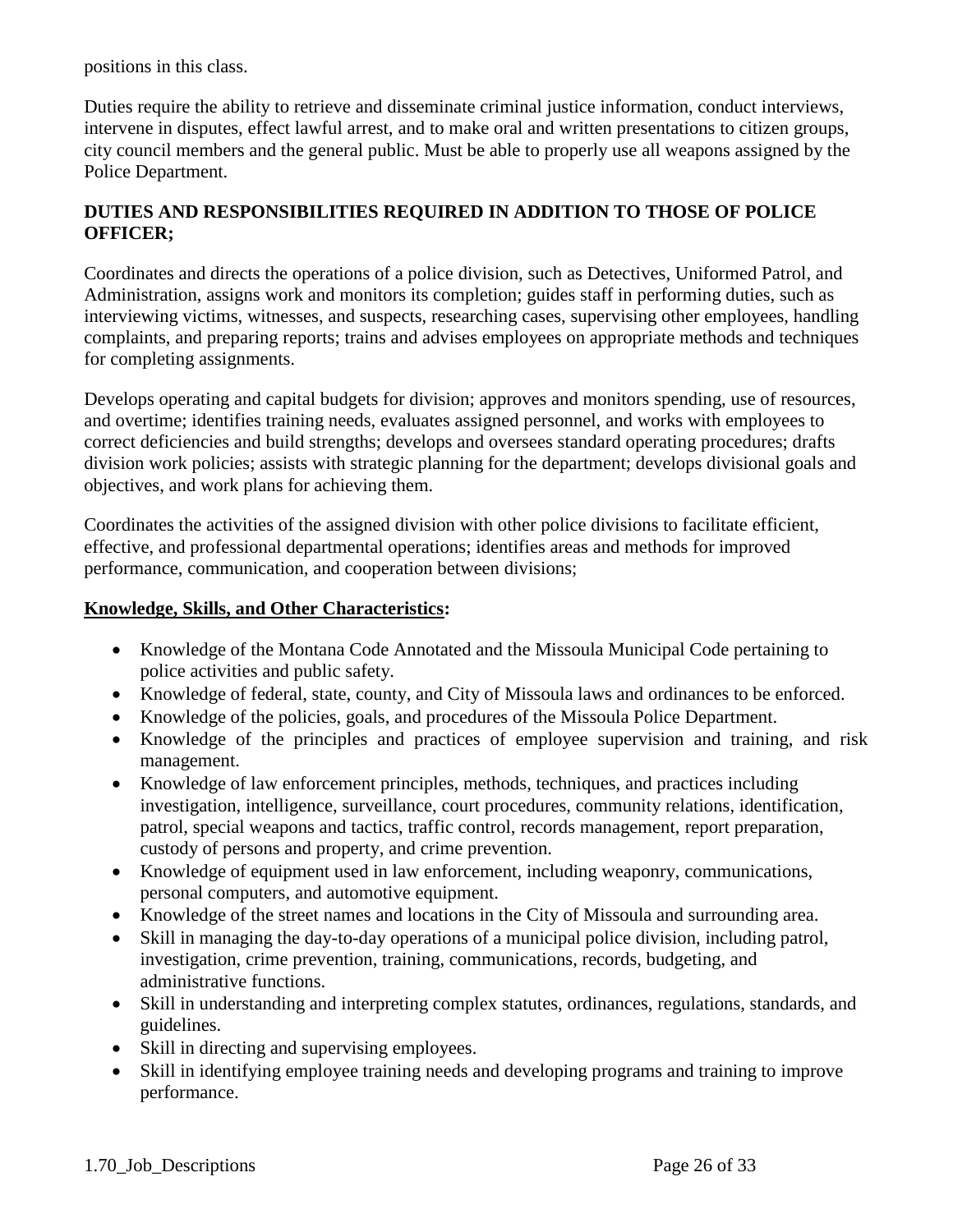- Skill in coordinating operations and programs with other divisions' needs.
- Skill in communicating, in person and in writing.
- Skill in preparing reports documenting the facts and actions regarding criminal and civil law enforcement incidents.
- Skill in conducting investigations of criminal activities.
- Skill in establishing and maintaining effective working relationships with elected officials, City employees, other law enforcement agencies, criminal justice system staff, the business community, and citizens, in order to deliver quality police service.
- Depending on the assignment will participate in the coordination and management of multijurisdictional task forces.

## **Qualifications:**

Bachelor's degree in public administration, police science or related field and five years full-time professional law enforcement work, at least two years of which included responsibility as a Lieutenant Watch Commander, or higher level managerial experience in division's area of concentration OR seven years full-time professional law enforcement work, at least five years of which include responsibility as a sergeant with the Missoula Police Department or at least two years of which included responsibility as a Lieutenant, Watch Commander or higher level managerial experience in division's area of concentration. Candidate must be a certified peace officer.

# **CLASS TITLE: ASSISTANT POLICE CHIEF**

**ACCOUNTABLE TO:** Police Chief

**STATUS:** Regular, full-time, non-union

**Primary Objective of Position:** Under limited supervision, assists in administering the Missoula Police Department including budget development and reporting, communications and records, disaster emergency services, and personnel matters. Supervision of Police Department Special Teams.

**Essential Functions:** Essential functions, as defined under the Americans with Disabilities Act, may include the following tasks, knowledge, skills, and other characteristics. This list of tasks is ILLUSTRATIVE ONLY, and is not a comprehensive listing of all functions and tasks performed by positions in this class.

Duties require the ability to retrieve and disseminate criminal justice information, conduct interviews, intervene in disputes, effect lawful arrest and to testify in court. Duties require high level of contact with City and elected officials, boards, commissions, and citizen groups. Duties require this position be able to properly use the weapons issued by the Police Department.

## **DUTIES AND RESPONSIBILITIES REQUIRED IN ADDITION TO THOSE OF POLICE OFFICER;**

Assists with development of policies, regulations and procedures, including research of other police departments' practices; manages special projects, such as developing reorganization and staff deployment; works with labor union representatives to review and revise job descriptions; serves as a liaison between the Chief of Police and department employees to follow up on Chief's directives, goals, and concerns.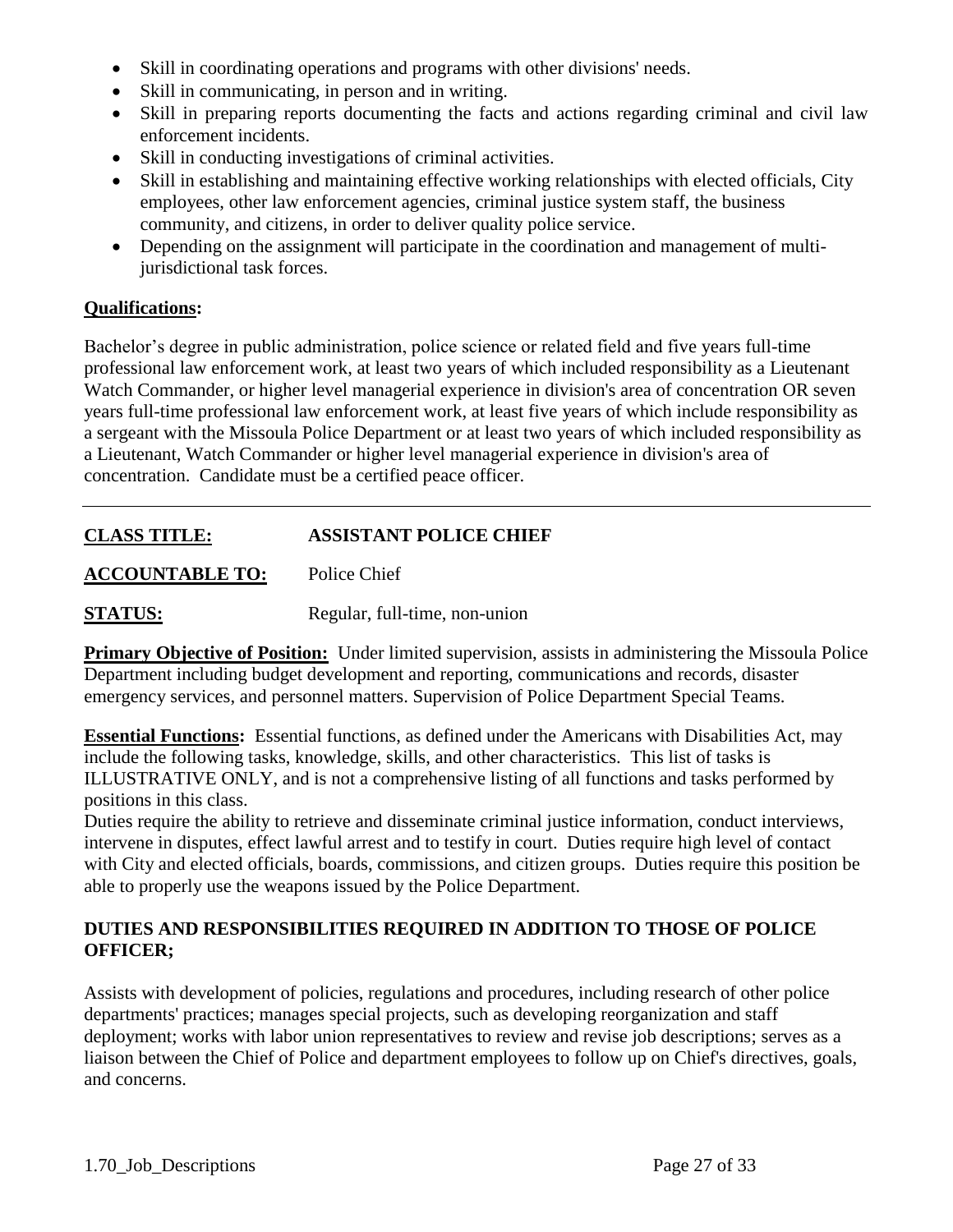Assesses and monitors the effectiveness and efficiency of service delivery methods and procedures including assessing workload administrative and support systems, internal relationships and other related issues and makes recommendations of the Police Chief.

Acts as Chief in his absence attending Missoula City Council committee meetings, Senior Management and Administrative Leadership Team meetings; coordinates disaster emergency services, supervises the EOD, SWAT and Negotiating Teams advises captains and other employees on operational procedures and problem solving; assists with strategic planning; coordinates budget development and assists Department staff in development of goals and objectives, work plans, budget requests and performance measurements.

Participate in the department's grant development, expenditures and allocations.

Represents the Missoula Police Department with the Missoula Police Commission and handles complaints, meets with community groups such as neighborhood councils and Neighborhood Watch to disseminate and collect information; represents the Department on various law enforcement study commissions.

Coordinate the department's community policing activities with the Plans Unit. Represent the department at an executive level in interdepartmental and interagency relationships.

## **Knowledge, Skills, and Other Characteristics:**

- Knowledge of the Montana Code Annotated and the Missoula Municipal Code pertaining to police activities and public safety.
- Knowledge of federal, state, county, and City of Missoula laws and ordinances to be enforced.
- Knowledge of the policies, rules, and procedures of the Missoula Police Department.
- Knowledge of the principles and practices of employee supervision and training.
- Knowledge of Missoula Police Association contract.
- Knowledge of law enforcement principles, methods, techniques, and practices including investigation, intelligence, surveillance, court procedures, community relations, identification, patrol, special weapons and tactics, traffic control, records management, report preparation, custody of persons and property, and crime prevention.
- Knowledge of equipment used in law enforcement, including weaponry, communications, personal computers, and automotive equipment.
- Knowledge of the street names and locations in the City of Missoula and surrounding area.
- Skill in understanding and interpreting complex statutes, ordinances, regulations, standards, and guidelines.
- Skill in advising and supervising command, operations, and support staff.
- Skill in evaluating operations and programs to determine if they meet community needs.
- Skill in negotiating and communicating, in person and in writing.
- Skill in establishing and maintaining effective working relationships with elected officials, City employees, other law enforcement agencies, criminal justice system staff, the business community, and citizens.

#### **Qualifications:**

Bachelor's degree in public administration, police science or related field and six years full-time professional law enforcement work, at least three years of which include responsibility as a command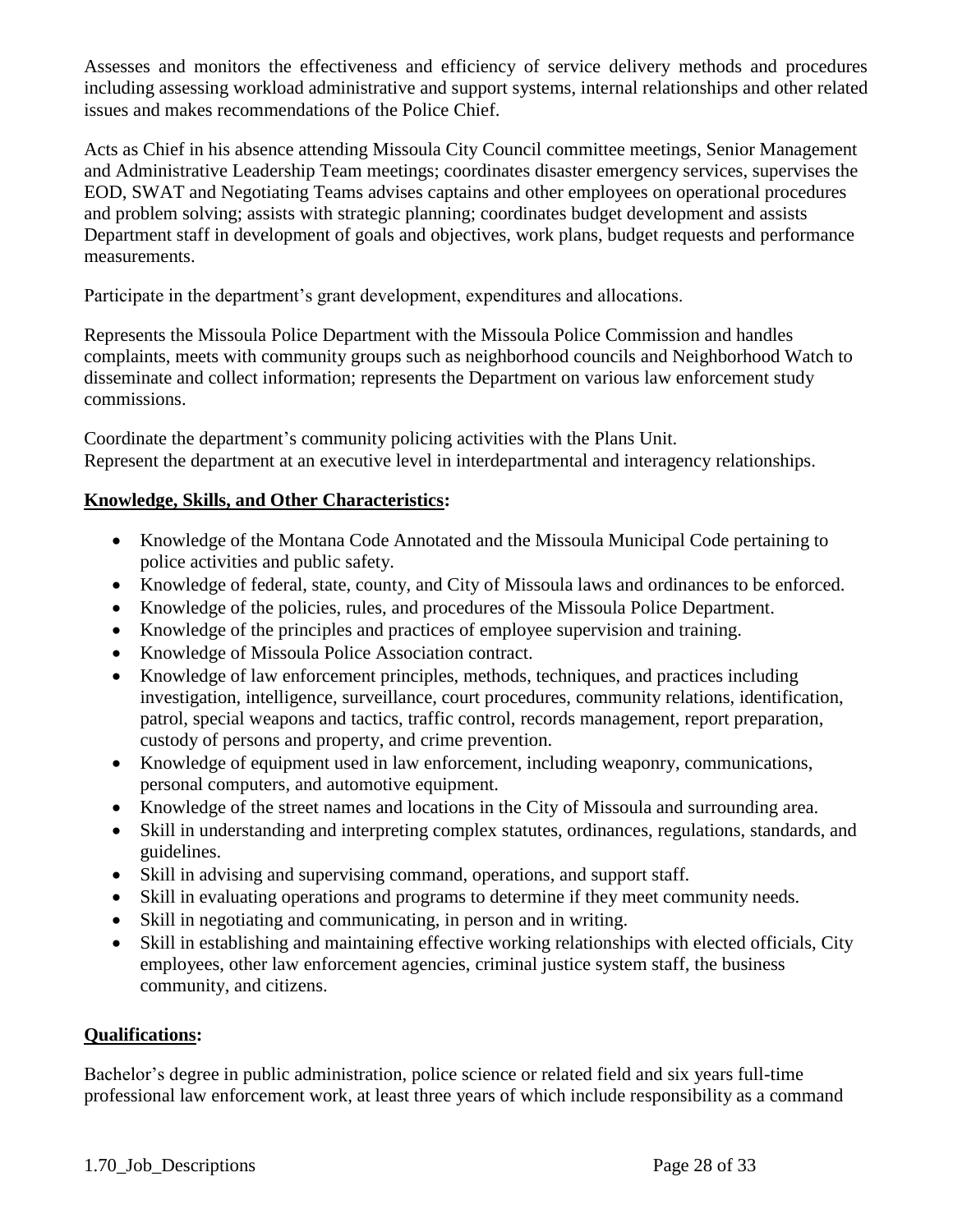level supervisor/administrator or higher level managerial experience OR eight years full-time professional law enforcement work, at least three years of which include responsibility as a command level supervisor/administrator or higher level managerial experience. Certified peace officer.

## **CLASS TITLE: POLICE CHIEF**

**ACCOUNTABLE TO:** Chief Administrative Officer

**STATUS:** Regular, full-time, non-union

**Primary Objective of Position:** Under general direction, manages all activities of the City of Missoula Police Department.

**Essential Functions:** Essential functions, as defined under the Americans with Disabilities Act, may include the following tasks, knowledge, skills, and other characteristics. This list of tasks is ILLUSTRATIVE ONLY, and is not a comprehensive listing of all functions and tasks performed by positions in this class.

Duties require the ability to retrieve and disseminate criminal justice information, conduct interviews, intervene in disputes, effect lawful arrest and to testify in court. Duties require high level of contact with City and elected officials, boards, commissions, and citizen groups. Must be able to properly use all weapons assigned by the Police Department.

## **DUTIES AND RESPONSIBILITIES REQUIRED IN ADDITION TO THOSE OF POLICE OFFICER;**

Directs and coordinates with the department's division supervisors the overall activities of the Police Department, including administration, uniformed patrol, investigations, training, communications, and records; develops and implements rules, regulations, policies and procedures to advance the Department's mission, goals and objectives, and to provide efficient and effective police services to the City of Missoula.

Determines levels of staff, equipment, and other resources needed to effectively protect the City of Missoula, and its residents, businesses, and visitors; develops and implements the Department's annual operating and capital budget, with input from supervisory staff; approves recommendations regarding the appointment, promotion, suspension, and dismissal of Police Department employees; oversees the handling of disciplinary actions.

Develops and coordinates the strategic planning for the Department, including participation in the City's overall strategic planning; represents the Missoula Police Department in meetings with City officials, civic organizations, and other law enforcement agencies to discuss department functions, coordinate joint activities and programs, and identify and facilitate the resolution of law enforcement issues and problems.

Directs and coordinates the investigations of sensitive and major crimes; handles grievances, complaints, and conflicts with employees and their union; works with other City departments to maintain interdepartmental cooperation and coordination in the area of public safety; serves on a variety of task forces, committees, and boards involved with law enforcement and related issues.

Reviews crime rates, accident rates, and related statistics to determine the effective deployment of staff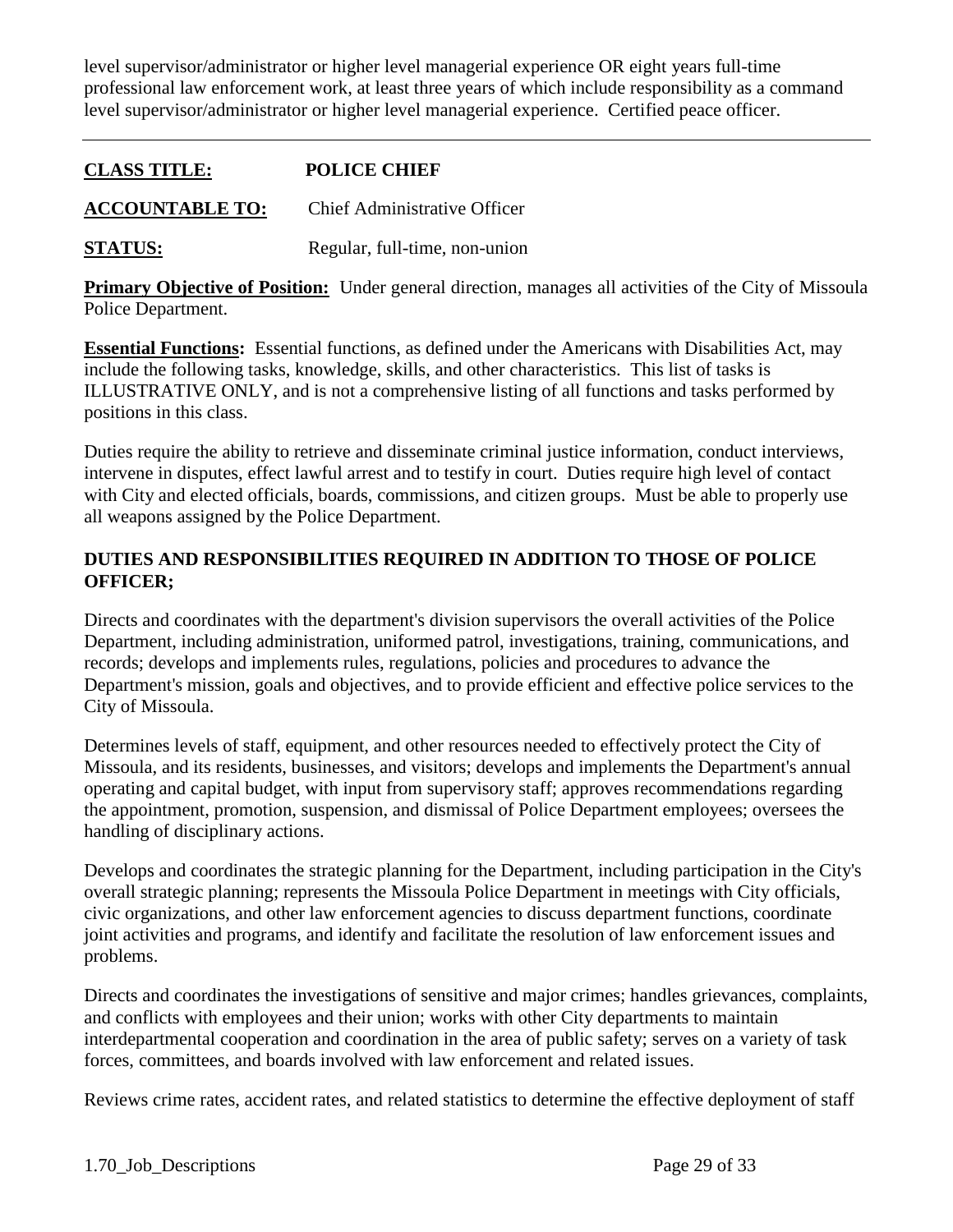and other resources; prepares and directs the preparation of a variety of reports to inform the City Council, Chief Administrative Officer, Mayor, and other federal, state, and municipal officials of Department activities and the status of various programs and projects.

Represent the department at an executive level in interdepartmental and interagency relationships.

## **Knowledge, Skills, and Other Characteristics:**

- Knowledge of the Montana Code Annotated and the Missoula Municipal Code pertaining to police activities and public safety.
- Knowledge of federal, state, county, and City of Missoula laws and ordinances to be enforced.
- Knowledge of the policies, goals, and procedures of the Missoula Police Department.
- Knowledge of the principles and practices of employee supervision and training, and risk management.
- Knowledge of Missoula Police Association contract.
- Knowledge of law enforcement principles, methods, techniques, and practices including investigation, intelligence, surveillance, court procedures, community relations, patrol, special weapons and tactics, traffic control, records management, report preparation, custody of persons and property, and crime prevention.
- Knowledge of equipment used in law enforcement, including weaponry, communications, personal computers, and automotive equipment.
- Knowledge of the street names and locations in the City of Missoula and surrounding area.
- Skill in managing the day-to-day operations of a municipal police department, including patrol, investigation, crime prevention, training, communications, records, budgeting, and administrative functions.
- Skill in understanding and interpreting complex statutes, ordinances, regulations, standards, and guidelines.
- Skill in directing and supervising command, operations, and support staff.
- Skill in identifying employee training needs and developing programs and training to improve performance.
- Skill in evaluating operations and programs to determine if they meet community needs.
- Skill in negotiating and communicating, in person and in writing.
- Skill in preparing reports documenting the facts and actions regarding criminal and civil law enforcement incidents.
- Skill in conducting investigations of criminal activities.
- Skill in establishing and maintaining effective working relationships with elected officials, City employees, other law enforcement agencies, criminal justice system staff, the business community, and citizens.

## **Qualifications:**

Bachelor's degree in public administration, police science or related field and eight years full-time professional law enforcement work, at least five years of which include responsibility as a command level supervisor/administrator or higher level managerial experience OR ten years full-time professional law enforcement work, at least five years of which include responsibility as a command level supervisor/administrator or higher level managerial experience. Must be a Certified peace officer.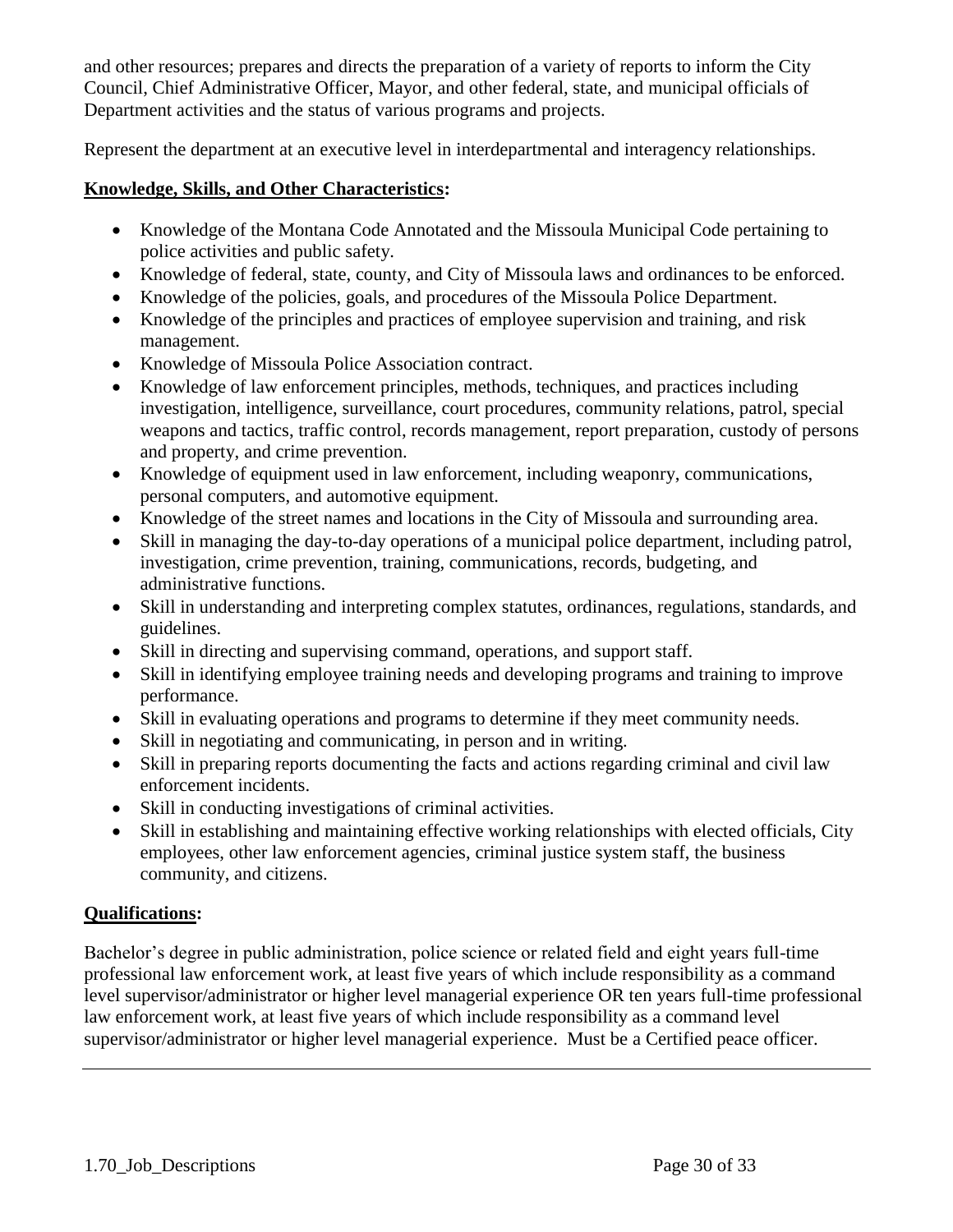## **CLASS TITLE: CIVILIAN CRASH INVESTIGATOR**

**ACCOUNTABLE TO:** Traffic Unit Sergeant or Shift Commander

**STATUS:** Regular, full-time, **non-union, non sworn position**

**Primary Objectives of Position:** Under general supervision, investigates traffic crashes, prepares crash reports, and enforces vehicle and parking ordinances.

**Essential Functions:** Essential functions, as defined under the Americans with Disabilities Act, may include the following tasks, knowledge, skills, and other characteristics. This list of tasks is ILLUSTRATIVE ONLY, and is not a comprehensive listing of all functions and tasks performed by positions in this class.

Duties require the ability to access crash sites where hazards can be unavoidable, and to work under adverse weather conditions that are uncontrollable.

#### **Tasks:**

- Responds to traffic crashes in assigned vehicle; safeguards the scene, protects the injured and others from injury.
- Investigates causes of crashes by interviewing involved parties and witnesses; records information on vehicles, drivers, passengers and pedestrians involved; measures stopping distances, calculates speeds, and makes diagrams of the crash scene.
- Collects physical evidence and determines if violations of code or statute occurred, and issues citations.
- Writes reports of crashes and enters them in computer, and prepares reports for transmittal to state agencies.
- Meets with City and County Attorney's Office to assist in prosecutions and preparations for trial. Testifies in criminal and civil trials, as needed.
- Meets with opposing counsel and conveys relevant information.
- Makes requests for traffic control evaluations of problem intersections and areas.
- May train probationary police officers in crash investigation methods and techniques.
- Some positions perform reconstruction of crashes and crash scenes.
- Investigates hit and run incidents.
- Identifies vehicle registration violations, vehicle and bicycle safety violations, parking violations and issues parking and traffic citations.
- Notifies the Street and Traffic Divisions of unsafe conditions, such as missing traffic signs, inoperable traffic signals, and icy intersections.
- Directs traffic in emergencies or for special events as assigned.
- Performs vehicle identification checks and verifications.
- Reviews Abandoned Vehicle log on computer and tags abandoned vehicles as necessary by ordinance.
- Completes abandoned vehicle process by filing appropriate documentation for identifying the vehicle for towing or that it is no longer in violation of ordinance.

#### **Knowledge, Skills, and Other Characteristics:**

• Knowledge of the Missoula Municipal Code and Montana state laws and regulations pertaining to traffic and parking.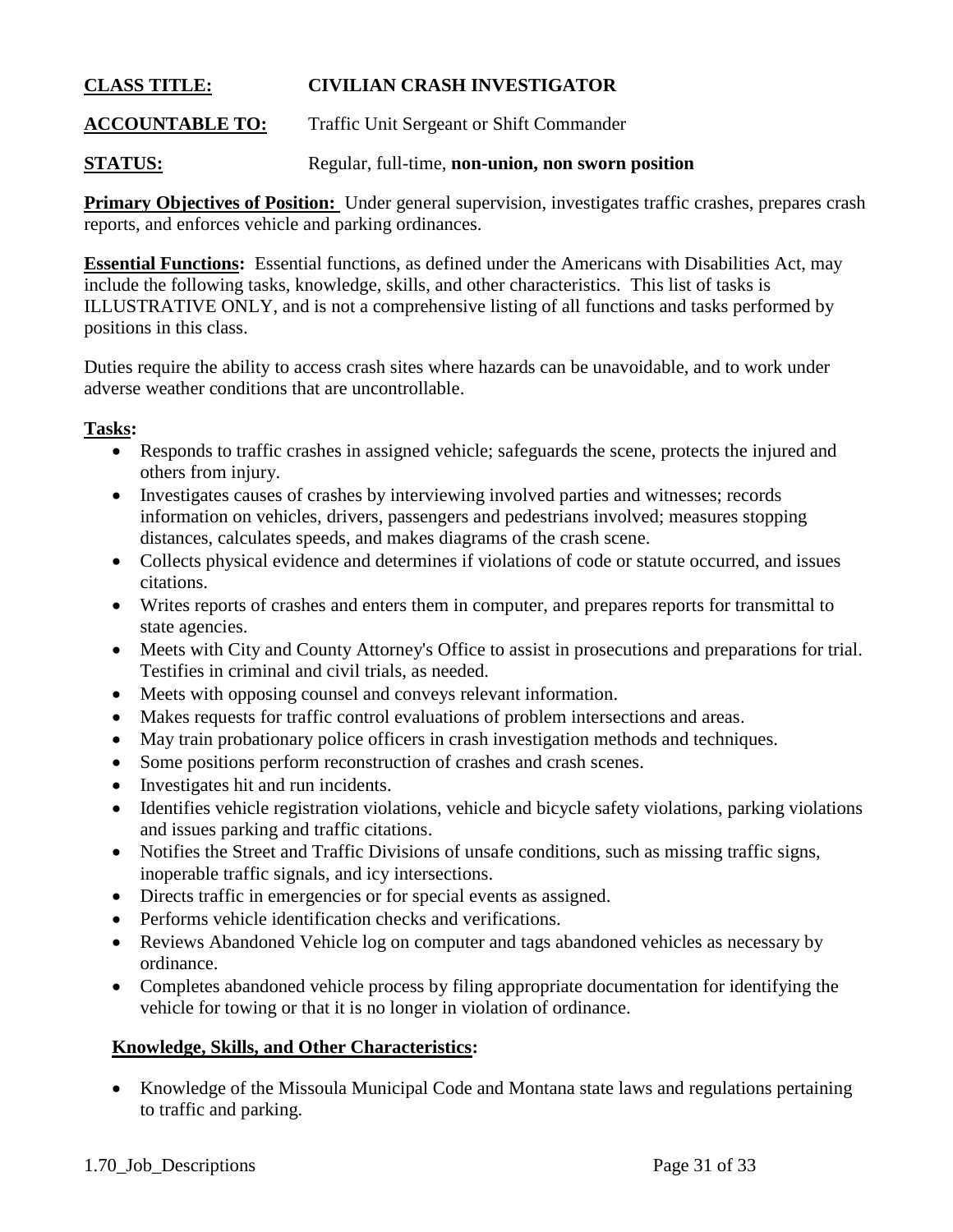- Knowledge of the policies, goals, and procedures of the Missoula Police Department.
- Knowledge of the street names and locations in the City of Missoula and surrounding area.
- Skill in understanding and interpreting complex regulations and guidelines.
- Skill in communicating, in person and in writing.
- Skill in preparing reports documenting the facts and actions regarding traffic crashes.
- Skill in investigating traffic crashes and determining their causes.
- Skill in identifying parking violations.
- Skill in establishing and maintaining effective working relationships with City employees, and citizens.

## **Qualifications**:

High school education or equivalent and valid Montana driver's license.

| <b>CLASS TITLE:</b>    | <b>COMMUNITY SERVICES SPECIALIST</b> | 01/14 |
|------------------------|--------------------------------------|-------|
| <b>DEPARTMENT:</b>     | Missoula Police Department           |       |
| <b>ACCOUNTABLE TO:</b> | <b>Quality of Life Sergeant</b>      |       |
| <b>STATUS:</b>         | Regular, full-time, non-union        |       |

**Primary Objective of Position:** Under general supervision, performs paraprofessional public safety support duties including: traffic control, park and trail patrol, animal control, parking enforcement, evidence pick up and log in, and takes non-emergency police incident/complaint reports for the Missoula Police Department.

**Essential Functions:** Essential functions, as defined under the Americans with Disabilities Act, may include the following tasks, knowledge, skills, and other characteristics. This list of tasks is ILLUSTRATIVE ONLY, and is not a comprehensive listing of all functions and tasks performed by positions in this class.

Duties require the ability to respond to criminal and non-criminal situations and crash sites where exposure to hazards and adverse weather conditions are unavoidable. Also requires frequent dealings with the public, including agitated or intoxicated individuals and persons with mental disorders. Duties include some call outs, weekend and after-hour assignments.

## **Tasks:**

Patrol or respond to an assigned area of the City on foot, bike or with a motor vehicle; operate radios using proper radio codes; enforce ordinances and write citations related to parks, animal control and parking; direct traffic at traffic crashes and other events including setting up temporary stop signs or street barricades; collect and log in evidence and property; assist in searches for missing persons; assist with or respond to various Quality of Life issues as assigned; provide crime prevention support; prepare documentation of activities performed and information gathered.

Assist with responses to non-emergency calls for service and may handle routine calls independently, such as arranging for towing vehicles, retrieving and logging of evidence, providing assistance at routine accident scenes, performing traffic control and traffic hazard removal; assist at major incident scene by